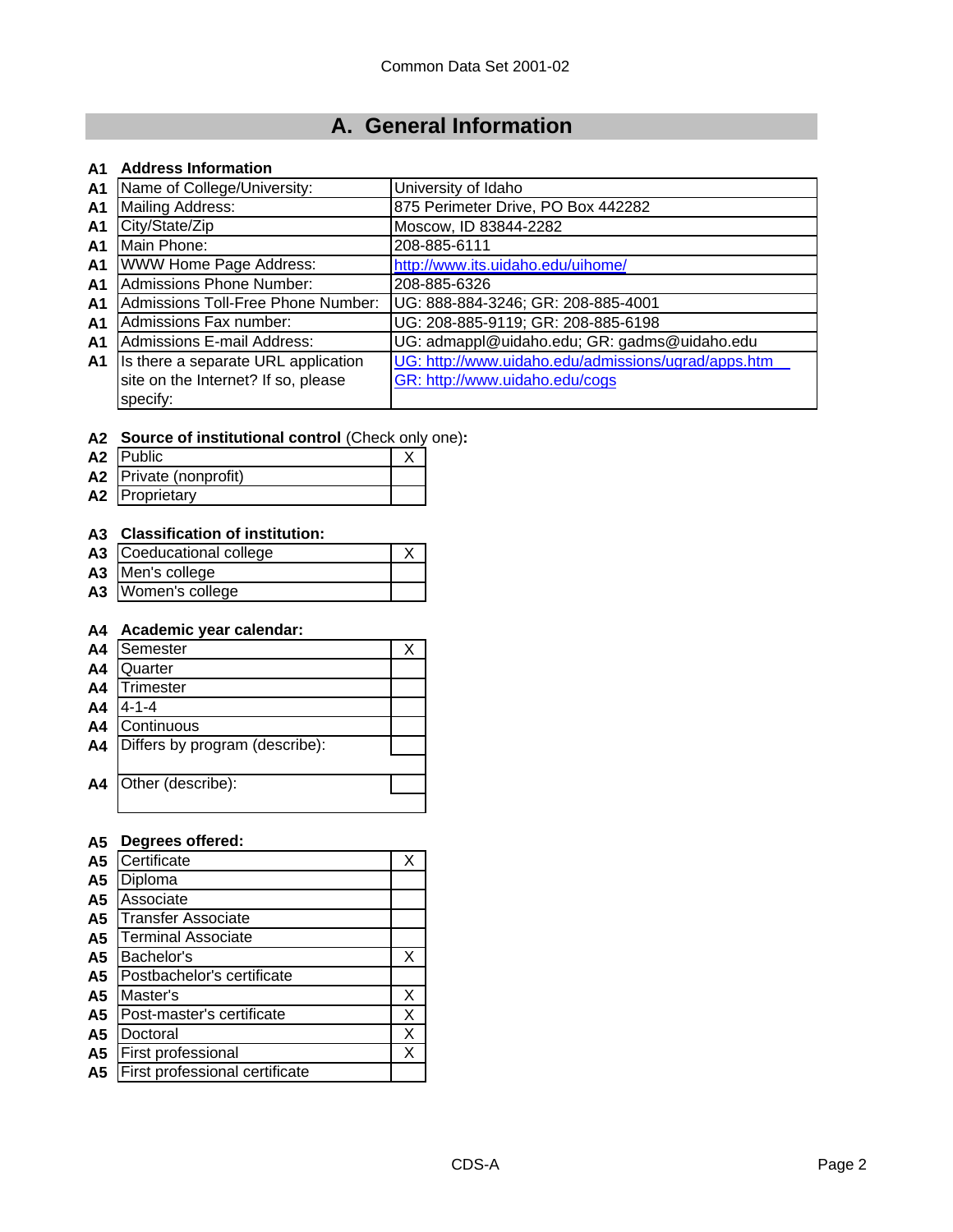# **B. ENROLLMENT AND PERSISTENCE**

|                                                        |       | <b>FULL-TIME</b> |     | <b>PART-TIME</b> |
|--------------------------------------------------------|-------|------------------|-----|------------------|
|                                                        | Men   | Women            | Men | Women            |
| <b>Undergraduates</b>                                  |       |                  |     |                  |
| Degree-seeking, first-time<br>freshmen                 | 845   | 785              | 22  | 26               |
| Other first-year, degree-seeking                       | 299   | 263              | 57  | 45               |
| All other degree-seeking                               | 3,133 | 2,567            | 266 | 255              |
| Total degree-seeking                                   | 4,277 | 3,615            | 340 | 326              |
| All other undergraduates enrolled<br>in credit courses | 32    | 26               | 297 | 221              |
| Total undergraduates                                   | 4,309 | 3,641            | 637 | 547              |
| <b>First-Professional</b>                              |       |                  |     |                  |
| First-time, first-professional<br>students             | 82    | 59               | 0   |                  |
| All other first-professionals                          | 113   | 58               | 4   | 5                |
| Total first-professional                               | 195   | 117              | 4   | 6                |
| <b>Graduate</b>                                        |       |                  |     |                  |
| Degree-seeking, first-time                             | 170   | 114              | 81  | 51               |
| All other degree-seeking                               | 385   | 251              | 588 | 496              |
| All other graduates enrolled in<br>credit courses      | 3     | $\mathbf 0$      | 206 | 267              |
| Total graduate                                         | 557   | 365              | 875 | 814              |
| Total all undergraduates                               |       |                  |     | 9,134            |
| Total all graduate and professional students           |       |                  |     | 2,933            |
|                                                        |       |                  |     |                  |

**B1 Institutional Enrollment - Men and Women** Provide numbers of students for each of the following categories as of the institution's official fall reporting date or as of October 15, 2001.

**B1 12,067 GRAND TOTAL ALL STUDENTS**

**B2 Enrollment by Racial/Ethnic Category.** Provide numbers of undergraduate students for each of the following categories as of the institution's official fall reporting date or as of October 15, 2001. Complete the "Total Undergraduates" column only if you cannot provide data for the first two columns.

| <b>B2</b> |                                   | Degree-Seeking<br>First-Time<br><b>First Year</b> | Degree-Seeking<br>Undergraduates<br>(include first-time<br>first-year) | Total<br>Undergraduates<br>(both degree- and<br>non-degree-<br>seeking) |
|-----------|-----------------------------------|---------------------------------------------------|------------------------------------------------------------------------|-------------------------------------------------------------------------|
| <b>B2</b> | Nonresident aliens                | 16                                                | 185                                                                    | 202                                                                     |
| <b>B2</b> | Black, non-Hispanic               | 8                                                 | 61                                                                     | 61                                                                      |
| <b>B2</b> | American Indian or Alaskan Native | 18                                                | 102                                                                    | 109                                                                     |
| <b>B2</b> | Asian or Pacific Islander         | 32                                                | 184                                                                    | 193                                                                     |
| <b>B2</b> | Hispanic                          | 59                                                | 252                                                                    | 263                                                                     |
| <b>B2</b> | White, non-Hispanic               | 1,448                                             | 7,506                                                                  | 7,848                                                                   |
| <b>B2</b> | Race/ethnicity unknown            | 48                                                | 318                                                                    | 458                                                                     |
| <b>B2</b> | TOTAL                             | 1,629                                             | 8,608                                                                  | 9,134                                                                   |

## **Persistence**

## **B3 Number of degrees awarded from July 1, 2000 to June 30, 2001**

| <b>B3</b> | Certificate/diploma |  |
|-----------|---------------------|--|
| <b>B3</b> | Associate degrees   |  |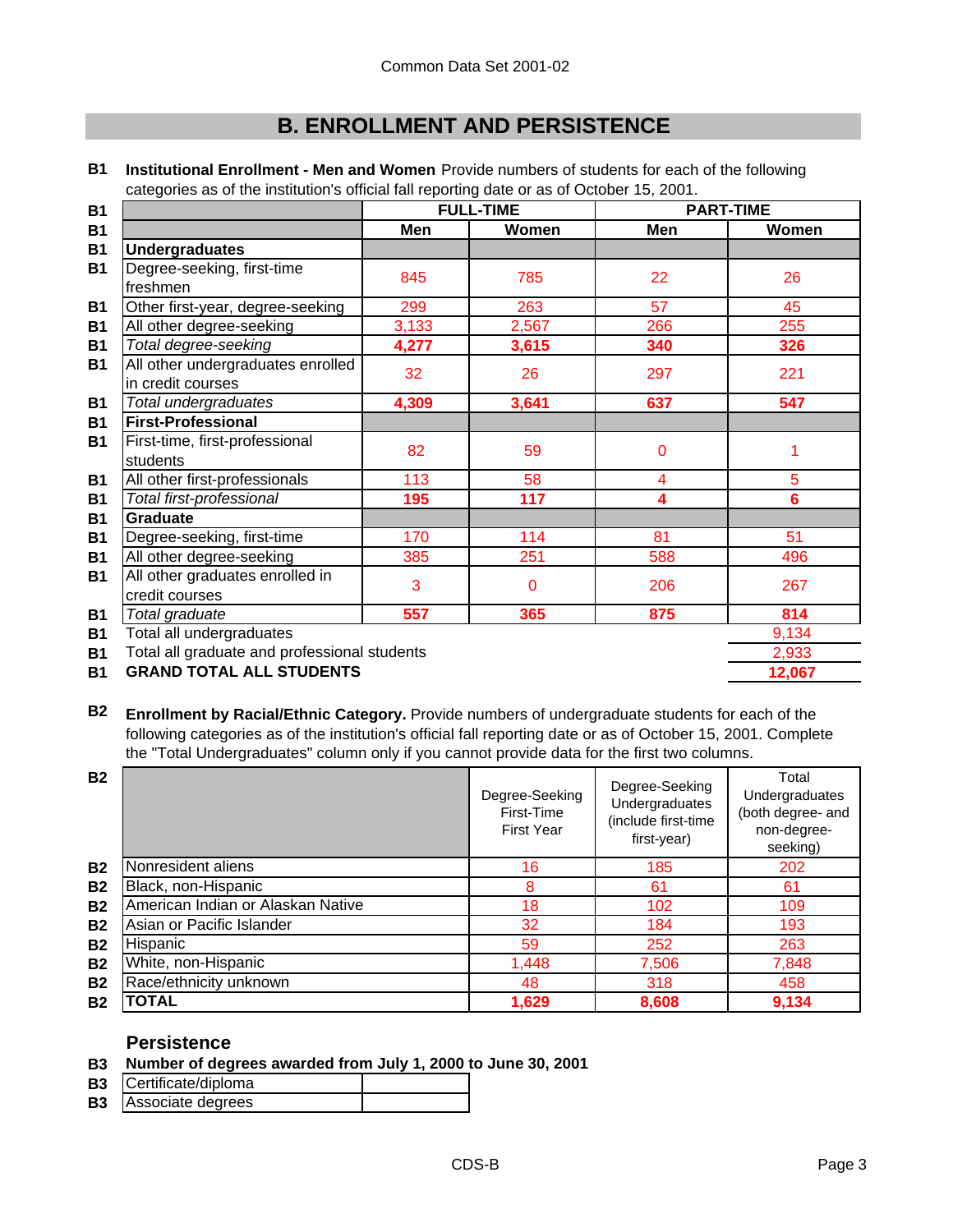| <b>B3</b> | Bachelor's degrees              | 1,477 |
|-----------|---------------------------------|-------|
| <b>B3</b> | Master's degrees                | 468   |
| <b>B3</b> | Postbachelor's degrees          |       |
| <b>B3</b> | Post-Master's certificates      | 33    |
| <b>B3</b> | Doctoral degrees                | 64    |
| <b>B3</b> | First professional degrees      | 93    |
| <b>B3</b> | First professional certificates |       |
|           |                                 |       |

## **Graduation Rates**

The items in this section correspond to data elements collected by the IPEDS Web-based Data Collection System's Graduation Rate Survey (GRS). For complete instructions and definitions of data elements, see IPEDS GRS instructions and glossary on the 2001 Web-based survey.

## **For Bachelor's or Equivalent Programs**

Report for the cohort of full-time first-time bachelor's (or equivalent) degree-seeking undergraduate students who entered in fall 1995. Include in the cohort those who entered your institution during the summer term preceding fall 1995.

| <b>B4</b>  | Initial 1995 cohort of first-time, full-time bachelor's (or equivalent) degree-seeking<br>undergraduate students; total all students:                                                                                                                            | 1,234 |
|------------|------------------------------------------------------------------------------------------------------------------------------------------------------------------------------------------------------------------------------------------------------------------|-------|
| <b>B5</b>  | Of the initial 1995 cohort, how many did not persist and did not graduate for the<br>following reasons: deceased, permanently disabled, armed forces, foreign aid service<br>of the federal government, or official church missions; total allowable exclusions: |       |
| <b>B6</b>  | Final 1995 cohort, after adjusting for allowable exclusions: (subtract question B5 from<br>question B4)                                                                                                                                                          | 1,234 |
| <b>B7</b>  | Of the initial 1995 cohort, how many completed the program in four years or less (by<br>August 31, 1999):                                                                                                                                                        | 224   |
| <b>B8</b>  | Of the initial 1995 cohort, how many completed the program in more than four years<br>but in five years or less (after August 31, 1999 and by August 31, 2000):                                                                                                  | 332   |
| <b>B9</b>  | Of the initial 1995 cohort, how many completed the program in more than five years but<br>in six years or less (after August 31, 2000 and by August 31, 2001):                                                                                                   | 115   |
| <b>B10</b> | Total graduating within six years (sum of questions B7, B8, and B9):                                                                                                                                                                                             | 671   |
| <b>B11</b> | Six-year graduation rate for 1995 cohort (question B10 divided by question B6):                                                                                                                                                                                  | 54.4% |

## **For Two-Year Institutions:**

|            | B12 Initial 1998 cohort, total of first-time, full-time degree/certificate-seeking students:     |  |
|------------|--------------------------------------------------------------------------------------------------|--|
|            | B13 Of the initial 1998 cohort, how many did not persist and did not graduate for the            |  |
|            | following reasons: deceased, permanently disabled, armed forces, foreign aid service             |  |
|            | of the federal government, or official church missions; total allowable exclusions:              |  |
|            | B14   Final 1998 cohort, after adjusting for allowable exclusions (Subtract question B13 from    |  |
|            | question B12):                                                                                   |  |
|            | <b>B15</b> Completers of programs of less than two years duration (total):                       |  |
| <b>B16</b> | Completers of programs of less than two years within 150 percent of normal time:                 |  |
|            | <b>B17</b> Completers of programs of at least two but less than four years (total):              |  |
|            | <b>B18</b> Completers of programs of at least two but less than four-years within 150 percent of |  |
|            | normal time:                                                                                     |  |
| <b>B19</b> | Total transfers-out (within three years) to other institutions:                                  |  |
| <b>B20</b> | Total transfers to two-year institutions:                                                        |  |
| <b>B21</b> | Total transfers to four-year institutions:                                                       |  |

### **Retention Rates**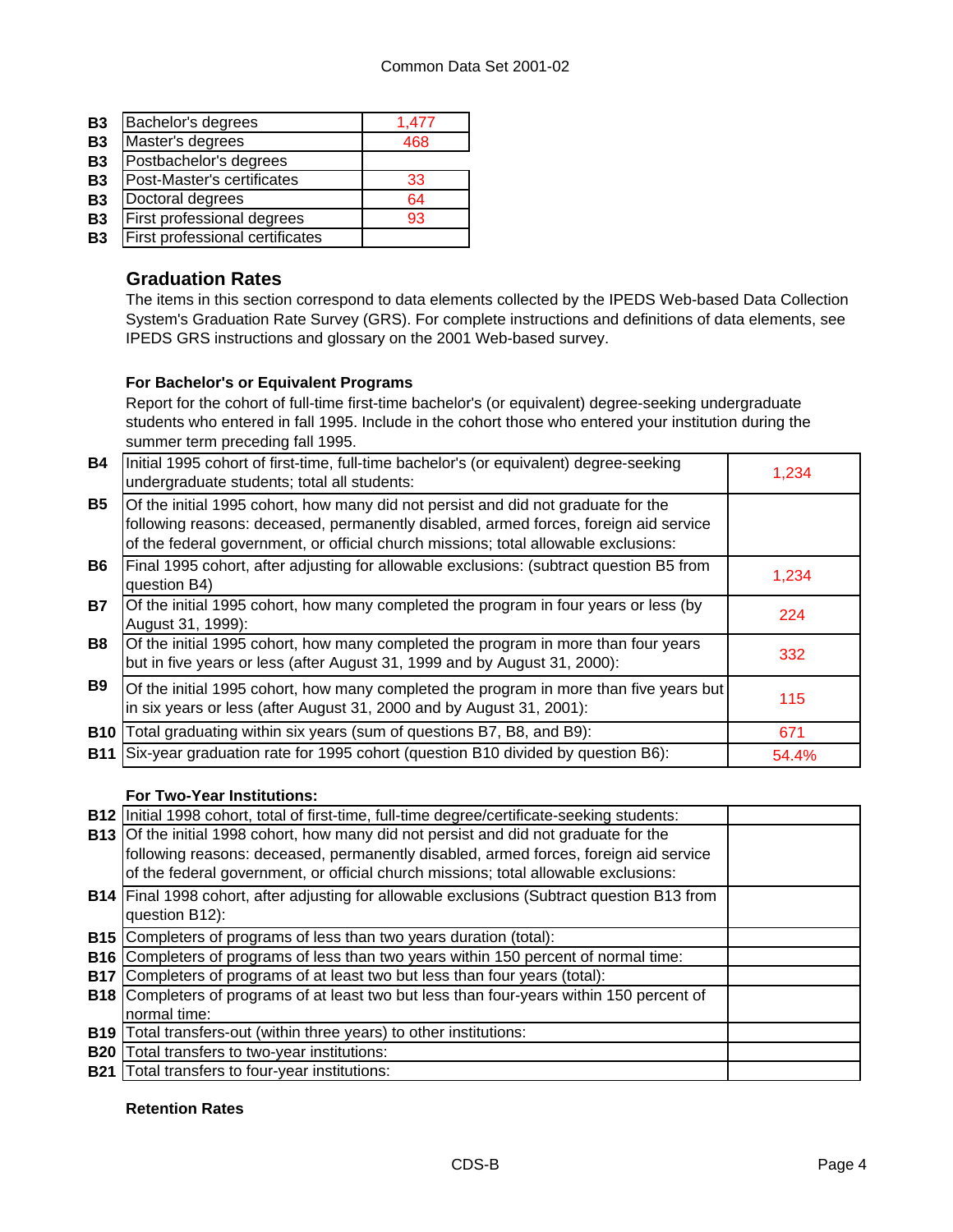Report for the cohort of all full-time, first-time bachelor's (or equivalent) degree-seeking undergraduate students who entered in fall 2000 (or the preceding summer term). The initial cohort may be adjusted for students who departed for the following reasons: deceased, permanently disabled, armed forces, foreign aid service of the federal government or official church missions. No other adjustments to the initial cohort should be made.

| <b>B22</b> For the cohort of all full-time bachelor's (or equivalent) degree-seeking undergraduate |       |
|----------------------------------------------------------------------------------------------------|-------|
| students who entered your institution as freshmen in fall 2000 (or the preceding                   |       |
| summer term), what percentage was enrolled at your institution as of the date your                 | 80.0% |
| linstitution calculates its official enrollment in fall 2001?                                      |       |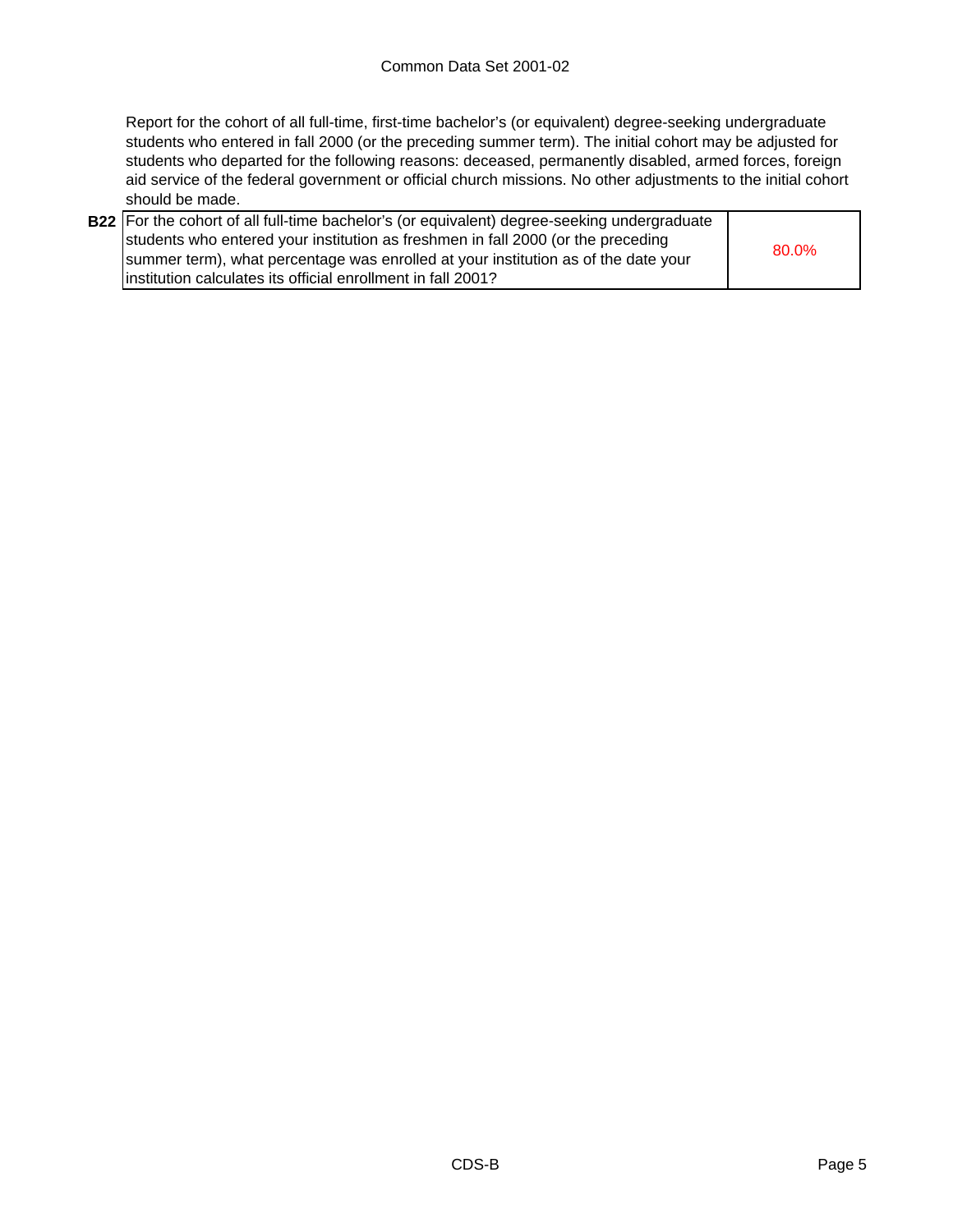## **C. FIRST-TIME, FIRST-YEAR (FRESHMAN) ADMISSION**

#### **Applications**

**C1 First-time, first-year, (freshmen) students:** Provide the number of degree-seeking, first-time, first-year students who applied, were admitted, and enrolled (full- or part-time) in fall 2001. Include early decision, early action, and students who began studies during summer in this cohort. Applicants should include only those students who fulfilled the requirements for consideration for admission (i.e., who completed actionable applications) and who have been notified of one of the following actions: admission, nonadmission, placement on waiting list, or application withdrawn (by applicant or institution). Admitted applicants should include wait-listed students who were subsequently offered admission.

| C <sub>1</sub> | Total first-time, first-year (freshman) men who applied               | 1893 |
|----------------|-----------------------------------------------------------------------|------|
| C <sub>1</sub> | Total first-time, first-year (freshman) women who applied             | 1838 |
|                |                                                                       |      |
| C <sub>1</sub> | Total first-time, first-year (freshman) men who were admitted         | 1568 |
| C <sub>1</sub> | Total first-time, first-year (freshman) women who were admitted       | 1549 |
|                |                                                                       |      |
| C <sub>1</sub> | Total full-time, first-time, first-year (freshman) men who enrolled   | 850  |
| C <sub>1</sub> | Total part-time, first-time, first-year (freshman) men who enrolled   | 21   |
|                |                                                                       |      |
| C <sub>1</sub> | Total full-time, first-time, first-year (freshman) women who enrolled | 785  |
| C <sub>1</sub> | Total part-time, first-time, first-year (freshman) women who enrolled | 16   |

#### **C2 Freshman wait-listed students (students who met admission requirements but whose final admission was contingent on space availability)**

|                                                                                    | Yes | No |
|------------------------------------------------------------------------------------|-----|----|
| C2  Do you have a policy of placing students on a waiting list?                    |     |    |
| C <sub>2</sub> If yes, please answer the questions below for fall 2001 admissions: |     |    |
| C <sub>2</sub> Number of qualified applicants placed on waiting list               |     |    |
| <b>C2</b> Number accepting a place on the waiting list                             |     |    |
| <b>C2</b> Number of wait-listed students admitted                                  |     |    |

#### **Admission Requirements**

#### **C3 High school completion requirements**

| C <sub>3</sub> | High school diploma is required and GED is accepted     |  |
|----------------|---------------------------------------------------------|--|
| C <sub>3</sub> | High school diploma is required and GED is not accepted |  |
| C <sub>3</sub> | High school diploma or equivalent is not required       |  |
|                |                                                         |  |

#### **C4 Does your institution require or recommend a general college-preparatory program for degreeseeking students?**

| C <sub>4</sub> | Require                       |  |
|----------------|-------------------------------|--|
| C <sub>4</sub> | Recommend                     |  |
| C <sub>4</sub> | Neither require nor recommend |  |

**C5 Distribution of high school units required and/or recommended.** Specify the distribution of academic high school course units required and/or recommended of all or most degree-seeking students using Carnegie units (one unit equals one year of study or its equivalent). If you use a different system for calculating units, please convert.

| C <sub>5</sub> |                              | <b>Units</b> | <b>Units</b> |
|----------------|------------------------------|--------------|--------------|
|                |                              | Required     | Recommended  |
| C <sub>5</sub> | Total academic units         | 15           |              |
| C <sub>5</sub> | English                      |              |              |
| C <sub>5</sub> | <b>Mathematics</b>           | 3            |              |
| C <sub>5</sub> | Science                      | 3            |              |
| C <sub>5</sub> | Of these, units that must be |              |              |
| C <sub>5</sub> | Foreign language             |              |              |
| C <sub>5</sub> | Social studies               | 2.5          |              |
| C <sub>5</sub> | History                      |              |              |
| C <sub>5</sub> | Academic electives           | 1.5          |              |
| C <sub>5</sub> | Other (specify)              |              |              |

\*Up to 1 unit of history, literature, philosophy, or fine-arts may be substituted for the foreign language requirement, although foreign language is strongly recommended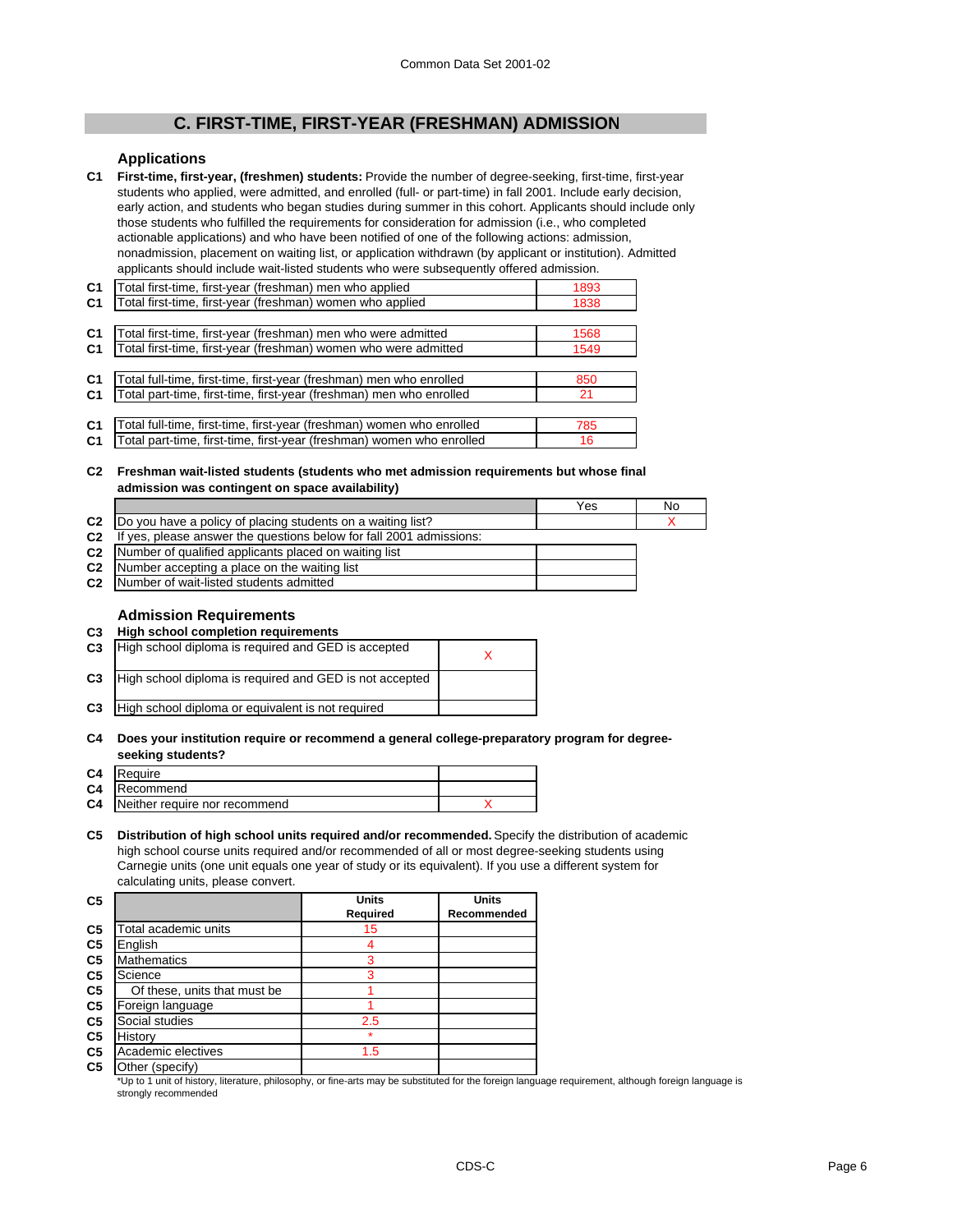#### **Basis for Selection**

**C6** Do you have an open admission policy, under which virtually all secondary school graduates or students with GED equivalency diplomas are admitted without regard to academic record, test scores, or other qualifications? If so, check which applies:

| C6   Open admission policy as described above for all students            |  |
|---------------------------------------------------------------------------|--|
| <b>C6</b> Open admission policy as described above for most students, but |  |
| selective admission to some programs                                      |  |
| <b>C6</b> other (explain)                                                 |  |

#### **C7 Relative importance of each of the following academic and nonacademic factors in first-time, firstyear, degree-seeking (freshman) admission decisions.**

| C7 |                                   |                         |           |                   | <b>Not</b>       |
|----|-----------------------------------|-------------------------|-----------|-------------------|------------------|
|    |                                   | <b>Very Important</b>   | Important | <b>Considered</b> | <b>Considere</b> |
|    |                                   |                         |           |                   | d                |
| C7 | Academic                          |                         |           |                   |                  |
| C7 | Secondary school record           | X                       |           |                   |                  |
| C7 | Class rank                        |                         |           |                   | X                |
| C7 | Recommendation(s)                 | for provisional seeking |           |                   |                  |
| C7 | Standardized test scores          |                         |           |                   |                  |
| C7 | Essay                             | for provisional seeking |           |                   |                  |
| C7 | Nonacademic                       |                         |           |                   |                  |
| C7 | Interview                         |                         |           |                   | X                |
| C7 | <b>Extracurricular activities</b> |                         |           |                   | x                |
| C7 | Talent/ability                    |                         |           |                   | X                |
| C7 | Character/personal qualities      |                         |           |                   | X                |
| C7 | Alumni/ae relation                |                         |           |                   | X                |
| C7 | Geographical residence            |                         |           |                   | X                |
| C7 | State residency                   |                         |           |                   | X                |
| C7 | Religious                         |                         |           |                   | X                |
|    | affiliation/commitment            |                         |           |                   |                  |
| C7 | Minority status                   |                         |           |                   | X                |
| C7 | Volunteer work                    |                         |           |                   | X                |
| C7 | Work experience                   |                         |           |                   |                  |

#### **SAT and ACT Policies**

| C8 | <b>Entrance exams</b>                                                                  |     |    |  |  |
|----|----------------------------------------------------------------------------------------|-----|----|--|--|
|    |                                                                                        | Yes | No |  |  |
|    | <b>C8A</b> Does your institution make use of SAT I, SAT II, or ACT scores in admission |     |    |  |  |
|    | decisions for first-time, first-year, degree-seeking applicants?                       |     |    |  |  |
|    |                                                                                        |     |    |  |  |

**C8A** If yes, place check marks in the appropriate boxes below to reflect your institution's policies for use in admission.

|                               | <b>ADMISSION</b> |           |                                       |           |  |
|-------------------------------|------------------|-----------|---------------------------------------|-----------|--|
|                               | Require          | Recommend | Require for some Consider if Not Used | submitted |  |
| SAT <sub>I</sub>              |                  |           |                                       |           |  |
| <b>ACT</b>                    |                  |           |                                       |           |  |
| SAT I or ACT (no preference)  |                  |           |                                       |           |  |
| SAT I or ACT--SAT I preferred |                  |           |                                       |           |  |
| SAT I or ACT--ACT preferred   |                  |           |                                       |           |  |
| SAT I and SAT II              |                  |           |                                       |           |  |
| SAT I and SAT II or ACT       |                  |           |                                       |           |  |
| <b>SAT II</b>                 |                  |           |                                       |           |  |

**C8A In addition**, does your institution use applicants' test scores for placement or counseling?

|                       | Yes | Νo |
|-----------------------|-----|----|
| <b>C8A</b> Placement  |     |    |
| <b>C8A</b> Counseling |     |    |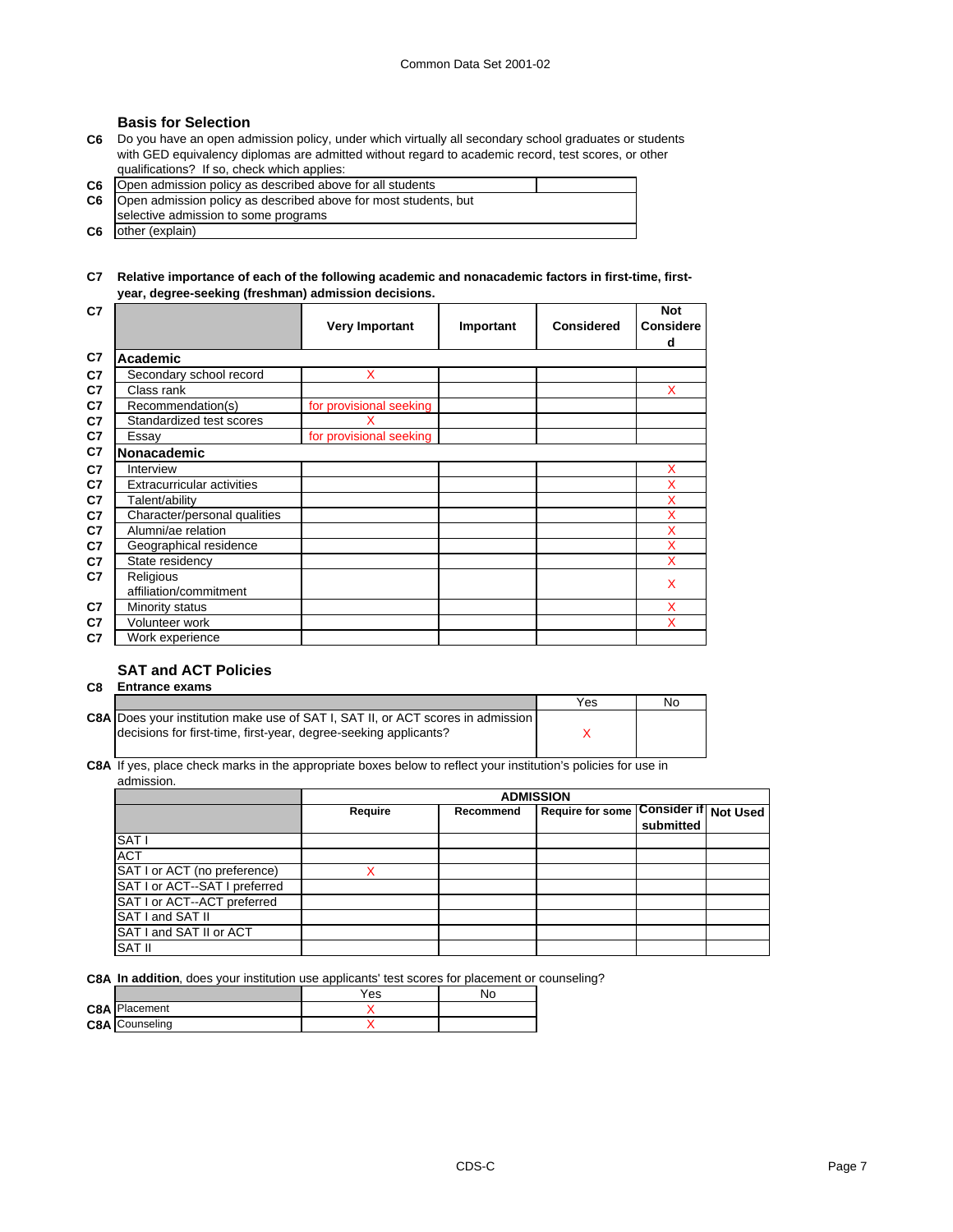**C8B** Does your institution use the SAT I or II or the ACT for placement only? If so, please mark the appropriate boxes below:

| C8B            |                                                                             | <b>PLACEMENT</b> |           |                         |  |
|----------------|-----------------------------------------------------------------------------|------------------|-----------|-------------------------|--|
| C8B            |                                                                             | Require          | Recommend | <b>Require for some</b> |  |
|                |                                                                             |                  |           |                         |  |
| C8B            | SAT I                                                                       |                  |           |                         |  |
| C8B            | <b>SAT II</b>                                                               |                  |           |                         |  |
| <b>C8B ACT</b> |                                                                             |                  |           |                         |  |
|                | <b>C8B SATI or ACT</b>                                                      | x                |           |                         |  |
|                |                                                                             |                  |           |                         |  |
| C8C            | Latest date by which SAT I or ACT scores must be received for fall-term     |                  |           |                         |  |
|                | admission                                                                   |                  |           | August 1, 2001          |  |
| C8C            | Latest date by which SAT II scores must be received for fall-term admission |                  |           |                         |  |
|                |                                                                             |                  |           | Not applicable          |  |
|                |                                                                             |                  |           |                         |  |

**C8D** If necessary, use this space to clarify your test policies (e.g., if tests are recommended for some students, or if tests are not required of some students):

# **C8D**

#### **Freshman Profile**

Provide percentages for **ALL enrolled, degree-seeking, full-time and part-time, first-time, first-year (freshman) students** enrolled in fall 2001, including students who began studies during summer, international students/nonresident aliens, and students admitted under special arrangements.

**C9 Percent and number of first-time, first-year (freshman) students enrolled in fall 2001 who submitted national standardized (SAT/ACT) test scores.** Include information for **ALL enrolled, degree-seeking, first-time, first-year (freshman) students who submitted test scores**. Do not include partial test scores (e.g., mathematics scores but not verbal for a category of students) or combine other standardized test results (such as TOEFL) in this item. SAT scores should be recentered scores. The 25th percentile is the score that 25 percent scored at or below; the 75th percentile score is the one that 25 percent scored at or above.

| C <sub>9</sub> | <b>IPercent submitting SAT scores</b> | ้1% | Number submitting SAT scores  | 838 |
|----------------|---------------------------------------|-----|-------------------------------|-----|
| C <sub>9</sub> | Percent submitting ACT scores         | '6% | INumber submitting ACT scores | 255 |

#### **C9 25th Percentile** 75th Percentile **C9** SAT I Verbal 480 610<br> **C9** SAT I Math 490 610 **C9** SAT I Math 490 610<br> **C9** ACT Composite 20 26 **C9** ACT Composite 20 26<br> **C9** ACT English 19 26 **ACT English**

**C9** ACT Math 19 19 27

#### **First-time freshman test scores**

| C9 Percent of first-time, first-year (freshman) students with scores in each range: |  |  |  |  |
|-------------------------------------------------------------------------------------|--|--|--|--|
|                                                                                     |  |  |  |  |

| C <sub>9</sub> |         | SAT I Verbal | SAT I Math |
|----------------|---------|--------------|------------|
| C <sub>9</sub> | 700-800 | 6%           | 6%         |
| C <sub>9</sub> | 600-699 | 24%          | 26%        |
| C <sub>9</sub> | 500-599 | 40%          | 42%        |
| C <sub>9</sub> | 400-499 | 25%          | 21%        |
| C <sub>9</sub> | 300-399 | 5%           | 4%         |
| C <sub>9</sub> | 200-299 | 0%           | 1%         |

| C <sub>9</sub> |           | <b>ACT Composite</b> | <b>ACT English</b> | <b>ACT Math</b> |
|----------------|-----------|----------------------|--------------------|-----------------|
| C <sub>9</sub> | 30-36     | 9%                   | 9%                 | 12%             |
| C <sub>9</sub> | 24-29     | 38%                  | 33%                | 36%             |
| C <sub>9</sub> | 18-23     | 45%                  | 43%                | 38%             |
| C <sub>9</sub> | $12 - 17$ | 8%                   | 13%                | 14%             |
| C <sub>9</sub> | $6 - 11$  | 0%                   | 1%                 | 0%              |
| C <sub>9</sub> | Below 6   | 0%                   | 0%                 | 0%              |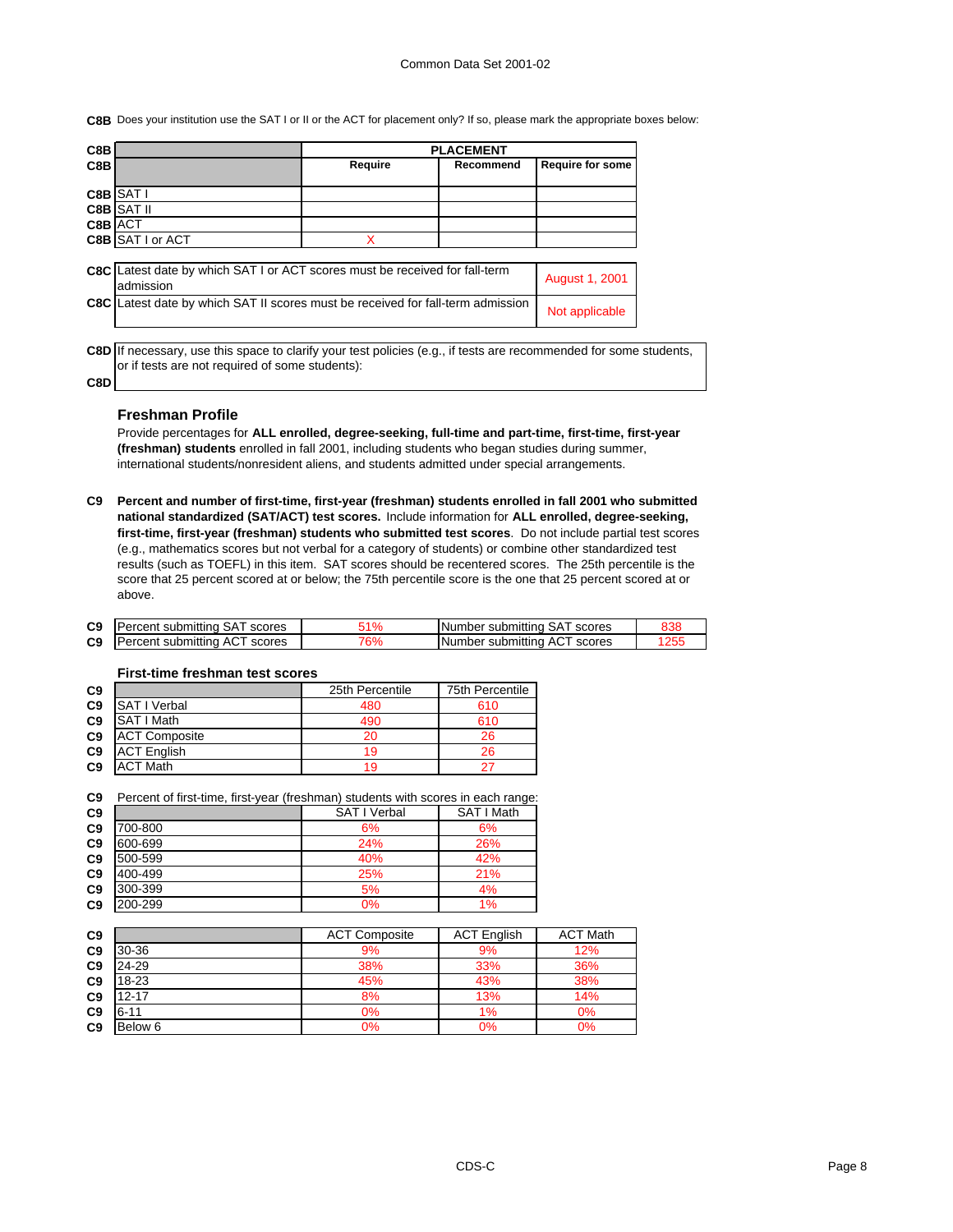**C10** Percent of all degree-seeking, first-time, first-year (freshman) students who had high school class rank within each of the following ranges (report information for those students from whom you collected high school rank information).

| C10 Percent in top tenth of high school graduating class                              | 22%   |     |
|---------------------------------------------------------------------------------------|-------|-----|
| C10 Percent in top quarter of high school graduating class                            | 47%   |     |
| C10 Percent in top half of high school graduating class                               | 79%   |     |
| C10 Percent in bottom half of high school graduating class                            | 21%   |     |
| C <sub>10</sub> Percent in bottom quarter of high school graduating class             | $0\%$ |     |
| <b>C10</b> Percent of total first-time freshmen who submitted high school class rank: |       | 93% |

**C11** Percentage of all enrolled, degree-seeking, first-time, first-year (freshman) students who had high school grade-point averages within each of the following ranges (using 4.0 scale). Report information only for those students from whom you collected high school GPA.

| C11 Percent who had GPA of 3.0 and higher    | 80%        |
|----------------------------------------------|------------|
| C11 Percent who had GPA between 2.0 and 2.99 | <b>20%</b> |
| C11 Percent who had GPA between 1.0 and 1.99 | $0\%$      |
| C11 Percent who had GPA below 1.0            | $0\%$      |

| C12 Average high school GPA of all degree-seeking, first-time, first-year<br>(freshman) students who submitted GPA: | 3.45 |
|---------------------------------------------------------------------------------------------------------------------|------|
| C12   Percent of total first-time, first-year (freshman) students who submitted high<br>school GPA:                 | 98%  |

#### **Admission Policies**

#### **C13 Application Fee**

| C <sub>13</sub> |                                                                    | Yes     | No |
|-----------------|--------------------------------------------------------------------|---------|----|
|                 | C13 Does your institution have an<br>application fee?              |         |    |
|                 | <b>C13</b> Amount of application fee:                              | \$30.00 |    |
| C <sub>13</sub> |                                                                    | Yes     | No |
|                 | <b>C13</b> Can it be waived for applicants<br>with financial need? |         |    |

#### **C14 Application closing date**

| C <sub>14</sub> |                                             | Yes      | No |
|-----------------|---------------------------------------------|----------|----|
|                 | C14 Does your institution have an           |          |    |
|                 | application closing date?                   |          |    |
|                 | <b>C14</b> Application closing date (fall): | August 1 |    |
|                 | C <sub>14</sub> Priority date:              |          |    |

| ۰.<br>v |  |  |
|---------|--|--|
|         |  |  |
|         |  |  |

| C4E<br>. Ju     |                                                                               | es' | N. |
|-----------------|-------------------------------------------------------------------------------|-----|----|
| C <sub>15</sub> | fall?<br>Δra<br>treshmen accepted<br>terms<br>other than<br>tor<br>tirst-time |     |    |

**C16** Notification to applicants of admission decision sent *(fill in one only)*

| C16 On a rolling basis beginning |  |
|----------------------------------|--|
| (data):                          |  |
| $C16$ By (date):                 |  |
| C16 Other:                       |  |

**C16** On a rolling basis throughout the year

#### **C17 Reply policy for admitted applicants:**

|     | C17 Must reply by (date):                              |  |
|-----|--------------------------------------------------------|--|
|     | C17 No set date:                                       |  |
|     | C17 Must reply by May 1 or within<br>weeks if notified |  |
|     | thereafter                                             |  |
|     | C17 Other:                                             |  |
| C17 |                                                        |  |

|                 | C <sub>18</sub> Deferred admission                                                      |         |     |    |
|-----------------|-----------------------------------------------------------------------------------------|---------|-----|----|
| C <sub>18</sub> |                                                                                         |         | Yes | No |
|                 | <b>C18</b> Does your institution allow students to postpone enrollment after admission? |         |     |    |
|                 | C18 If yes, maximum period of postponement:                                             | 2 Years |     |    |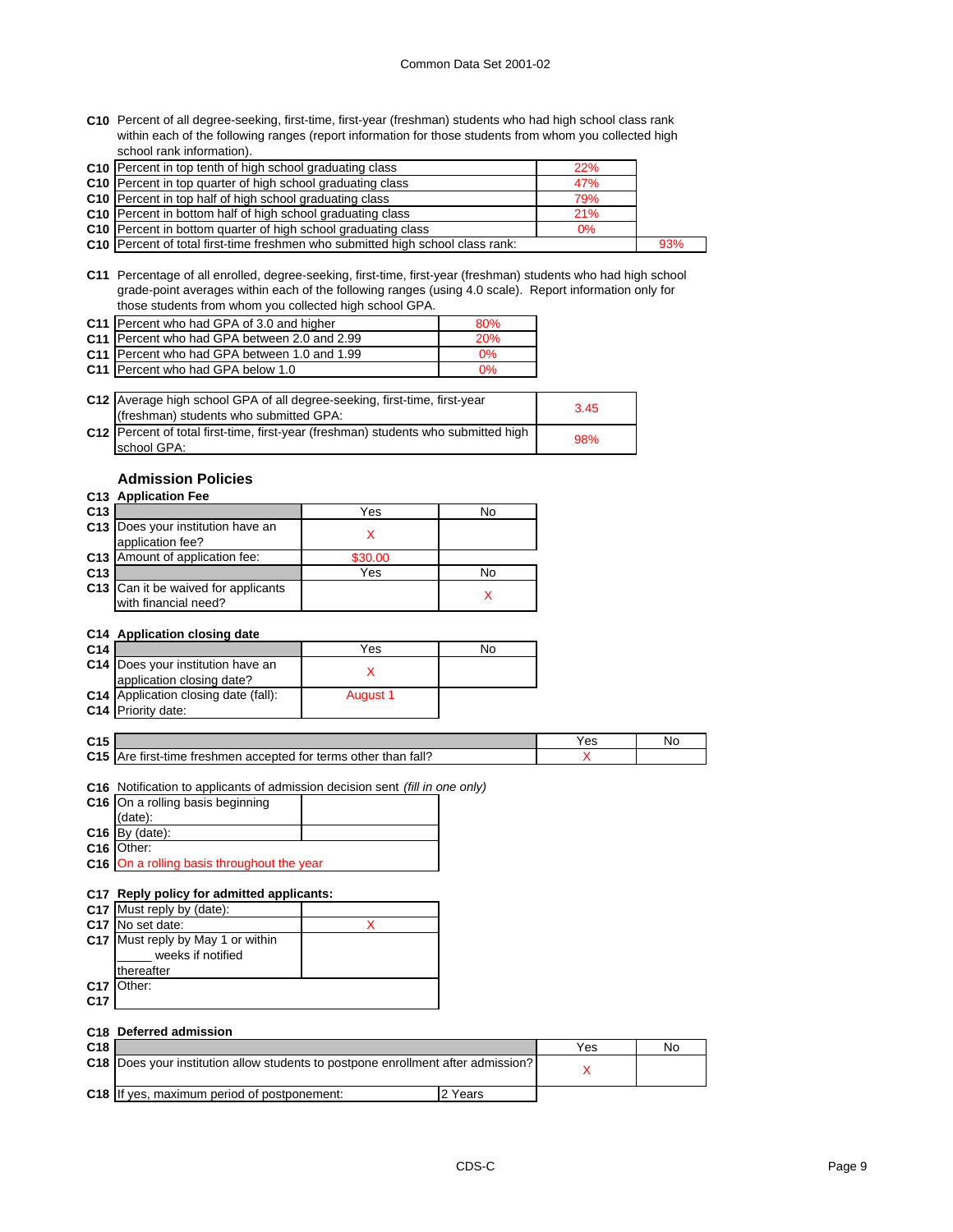|  |  | C19 Early admission of high school students |  |  |  |
|--|--|---------------------------------------------|--|--|--|
|--|--|---------------------------------------------|--|--|--|

| C19 |                                                                                            | Yes | No |
|-----|--------------------------------------------------------------------------------------------|-----|----|
|     | <b>C19</b> Does your institution allow high school students to enroll as full-time, first- |     |    |
|     | time, first-year (freshman) students one year or more before high school                   |     |    |
|     | draduation?                                                                                |     |    |

#### **C20 Common application**

| C <sub>20</sub> |                                                                               | Yes | No |
|-----------------|-------------------------------------------------------------------------------|-----|----|
|                 | <b>C20</b> Will you accept the Common Application distributed by the National |     |    |
|                 | Association of Secondary School Principals if submitted?                      |     |    |
|                 | C20 If "yes," are supplemental forms required?                                |     |    |
|                 | C <sub>20</sub> Its your college a member of the Common Application Group?    |     |    |

## **Early Decision and Early Action Plans**

## **C21 Early Decision**

| C <sub>21</sub> |                                                                                                                                                              | Yes | No |
|-----------------|--------------------------------------------------------------------------------------------------------------------------------------------------------------|-----|----|
|                 | C21 Does your institution offer an early decision plan (an admission plan that<br>permits students to apply and be notified of an admission decision well in |     |    |
|                 | advance of the regular notification date and that asks students to commit to                                                                                 |     | х  |
|                 | attending if accepted) for first-time, first-year (freshman) applicants for fall                                                                             |     |    |
|                 | enrollment?                                                                                                                                                  |     |    |
|                 | C21 If "yes," please complete the following:                                                                                                                 |     |    |
|                 | C21 First or only early decision plan closing date                                                                                                           |     |    |
|                 | C21 First or only early decision plan notification date                                                                                                      |     |    |
|                 | <b>C21</b> Other early decision plan closing date                                                                                                            |     |    |
|                 | C21 Other early decision plan notification date                                                                                                              |     |    |
|                 | C21 For the Fall 2001 entering class:                                                                                                                        |     |    |
|                 | C21 Number of early decision applications received by your institution                                                                                       |     |    |
|                 | C21 Number of applicants admitted under early decision plan                                                                                                  |     |    |
|                 | C21 Please provide significant details about your early decision plan:                                                                                       |     |    |

|                 | C22 Early action                                                                                                                                                                                                   |     |    |
|-----------------|--------------------------------------------------------------------------------------------------------------------------------------------------------------------------------------------------------------------|-----|----|
| C <sub>22</sub> |                                                                                                                                                                                                                    | Yes | No |
|                 | C22  Do you have a nonbinding early action plan whereby students are notified of<br>an admission decision well in advance of the regular notification date but do<br>not have to commit to attending your college? |     |    |
|                 | C22 If "yes," please complete the following:                                                                                                                                                                       |     |    |
|                 | C <sub>22</sub> Early action closing date                                                                                                                                                                          |     |    |
|                 | C22 Early action notification date                                                                                                                                                                                 |     |    |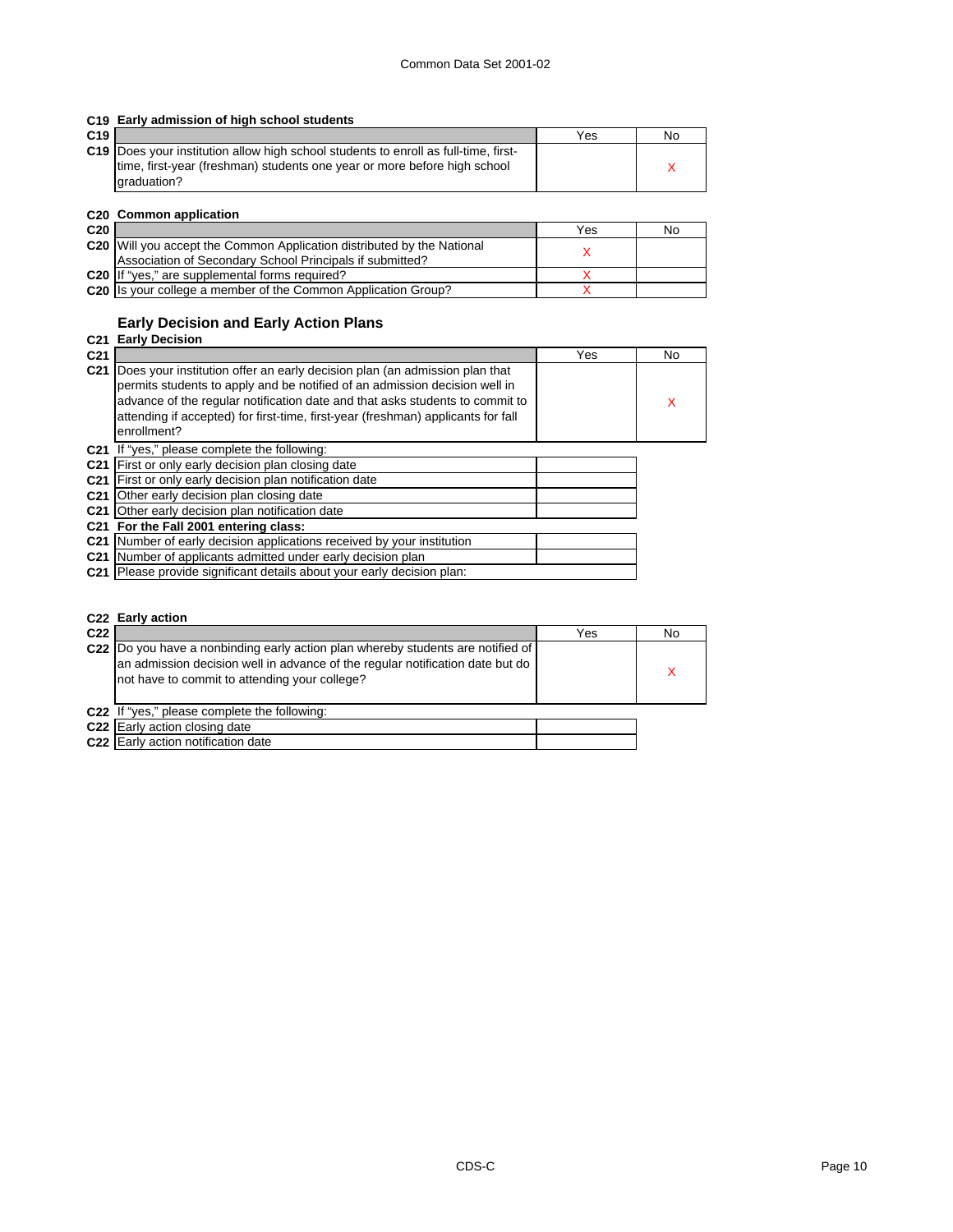# **D. TRANSFER ADMISSION**

## **Fall Applicants**

| D <sub>1</sub> |                                                                                                                                                             | Yes | No |
|----------------|-------------------------------------------------------------------------------------------------------------------------------------------------------------|-----|----|
| D1             | Does your institution enroll transfer students? (If no,<br>please skip to Section E)                                                                        |     |    |
| D1             | If yes, may transfer students earn advanced standing credit<br>by transferring credits earned from course work completed<br>at other colleges/universities? |     |    |

**D2** Provide the number of students who applied, were admitted, and enrolled as degree-seeking transfer students in fall 2001.

| D <sub>2</sub> |             | Applicants | Admitted   | Enrolled<br>Applicants |  |
|----------------|-------------|------------|------------|------------------------|--|
|                |             |            | Applicants |                        |  |
| D <sub>2</sub> | Men         | 786        | 565        | 358                    |  |
| D <sub>2</sub> | Women       | 706        | 509        | 318                    |  |
| D <sub>2</sub> | <b>otal</b> | 1.492      | 1.074      | 676                    |  |

## **Application for Admission**

- **D3** Indicate terms for which transfers may enroll:
- **D3** Fall X
- **D3** Winter
- **D3** Spring X
- **D3** Summer X

| D <sub>4</sub> |                                                                                                                        | Yes                        | No |
|----------------|------------------------------------------------------------------------------------------------------------------------|----------------------------|----|
| D <sub>4</sub> | Must a transfer applicant have a minimum number of<br>credits completed or else must apply as an entering<br>freshman? |                            |    |
| D4             | If yes, what is the minimum number of credits and the unit<br>of measure?                                              | 14 transferable<br>credits |    |

**D5** Indicate all items required of transfer students to apply for admission:

| D <sub>5</sub> |                                                         | Required of All | Recommended<br>of All | Recommended<br>of Some | Required of Some | Not Required |
|----------------|---------------------------------------------------------|-----------------|-----------------------|------------------------|------------------|--------------|
| D <sub>5</sub> | High school transcript                                  |                 |                       |                        |                  |              |
| D <sub>5</sub> | College transcript(s)                                   |                 |                       |                        |                  |              |
| D5             | Essay or personal<br>statement                          |                 |                       |                        |                  |              |
| D5             | <b>Interview</b>                                        |                 |                       |                        |                  |              |
| D <sub>5</sub> | Standardized test scores                                |                 |                       |                        |                  |              |
| D <sub>5</sub> | Statement of good standing<br>from prior institution(s) |                 |                       |                        |                  | х            |

| <b>D6</b> If a minimum high school grade point average is required of |  |
|-----------------------------------------------------------------------|--|
| transfer applicants, specify (on a 4.0 scale):                        |  |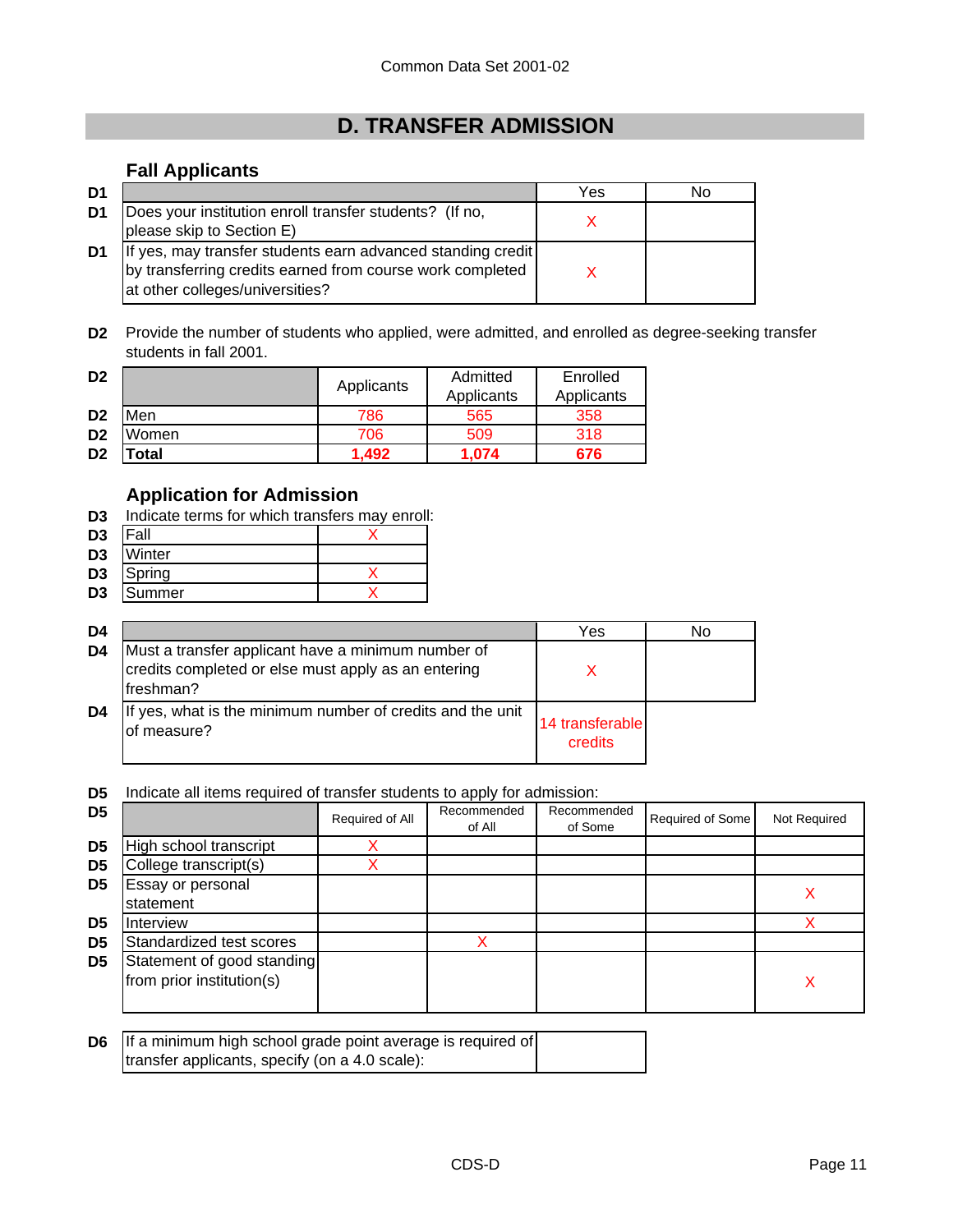### Common Data Set 2001-02

ŧ

| D7.                              | If a minimum college grade point average is required of<br>transfer applicants, specify (on a 4.0 scale):                                                                                                                  |                      |                     |                          |                     |                              |  |
|----------------------------------|----------------------------------------------------------------------------------------------------------------------------------------------------------------------------------------------------------------------------|----------------------|---------------------|--------------------------|---------------------|------------------------------|--|
| D <sub>8</sub><br>D8             | List any other application requirements specific to transfer applicants: Minimum college GPA for out-of-<br>state, College of Engineering is 2.8                                                                           |                      |                     |                          |                     |                              |  |
| D9                               | List application priority, closing, notification, and candidate reply dates for transfer students. If applications<br>are reviewed on a continuous or rolling basis, place a check mark in the "Rolling admission" column. |                      |                     |                          |                     |                              |  |
| D9                               |                                                                                                                                                                                                                            | <b>Priority Date</b> | <b>Closing Date</b> | <b>Notification Date</b> | <b>Reply Date</b>   | Rolling Admission            |  |
| D9<br>D <sub>9</sub>             | Fall<br>Winter                                                                                                                                                                                                             |                      |                     |                          |                     | X                            |  |
| D <sub>9</sub><br>D <sub>9</sub> | Spring<br>Summer                                                                                                                                                                                                           |                      |                     |                          |                     | Χ<br>$\overline{\mathsf{X}}$ |  |
| D <sub>10</sub>                  |                                                                                                                                                                                                                            |                      |                     | Yes                      | No                  |                              |  |
| D10                              | Does an open admission policy, if reported, apply to<br>transfer students?                                                                                                                                                 |                      |                     |                          | X                   |                              |  |
| D11<br>D11                       | Describe additional requirements for transfer admission, if applicable:                                                                                                                                                    |                      |                     |                          |                     |                              |  |
|                                  | <b>Transfer Credit Policies</b><br>D12 Report the lowest grade earned for any course that may be<br>transferred for credit:                                                                                                |                      |                     | D                        |                     |                              |  |
| D <sub>13</sub>                  |                                                                                                                                                                                                                            |                      |                     | Number                   | Unit Type           |                              |  |
|                                  | D13 Maximum number of credits or courses that may be<br>transferred from a two-year institution:                                                                                                                           |                      |                     | 70                       | semester<br>credits |                              |  |
| D14                              |                                                                                                                                                                                                                            |                      |                     | Number                   | Unit Type           |                              |  |
| D14                              | Maximum number of credits or courses that may be<br>transferred from a four-year institution:                                                                                                                              |                      |                     |                          |                     |                              |  |
|                                  | D15 Minimum number of credits that transfers must complete at<br>your institution to earn an associate degree:                                                                                                             |                      |                     | n.a.                     |                     |                              |  |
|                                  | D16 Minimum number of credits that transfers must complete at<br>your institution to earn a bachelor's degree:                                                                                                             |                      |                     | 32.00                    |                     |                              |  |
| D17                              | D17 Describe other transfer credit policies:                                                                                                                                                                               |                      |                     |                          |                     |                              |  |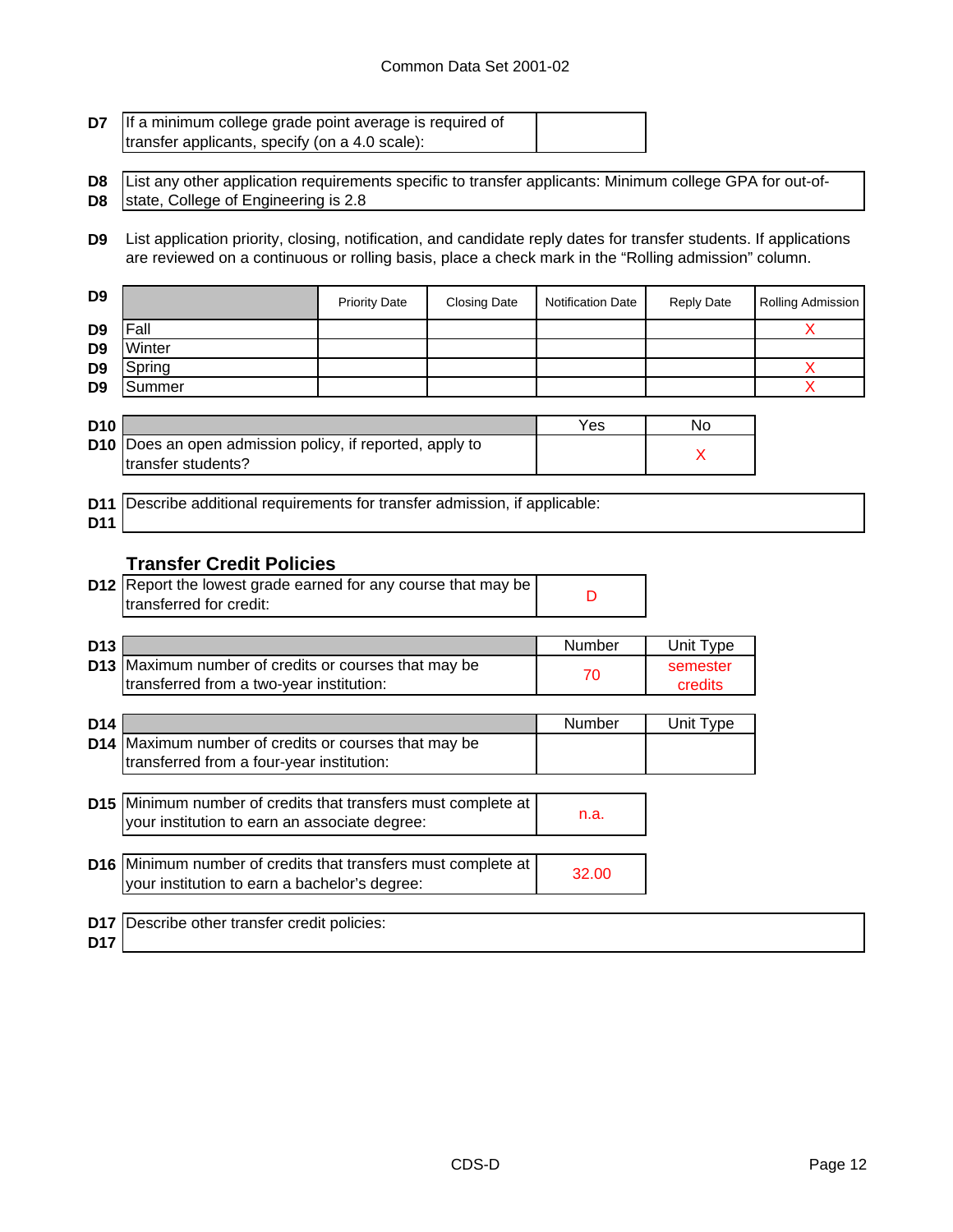# **E. ACADEMIC OFFERINGS AND POLICIES**

#### **E1 Special study options:** Identify those programs available at your institution. Refer to the glossary for definitions.

| E <sub>1</sub> | Accelerated program                 | х |
|----------------|-------------------------------------|---|
| E <sub>1</sub> | Cooperative (work-study) program    | x |
| E <sub>1</sub> | Cross-registration                  | X |
| E <sub>1</sub> | Distance learning                   | X |
| E <sub>1</sub> | Double major                        | X |
| E <sub>1</sub> | Dual enrollment                     | Χ |
| E <sub>1</sub> | English as a Second Language (ESL)  | X |
| E <sub>1</sub> | Exchange student program (domestic) | Χ |
| E <sub>1</sub> | External degree program             |   |
| E <sub>1</sub> | Honors Program                      | x |
| E <sub>1</sub> | Independent study                   | X |
| E <sub>1</sub> | Internships                         | x |
| E <sub>1</sub> | Liberal arts/career combination     |   |
| E <sub>1</sub> | Student-designed major              | X |
| E <sub>1</sub> | Study abroad                        | x |
| E <sub>1</sub> | Teacher certification program       | x |
| E <sub>1</sub> | Weekend college                     |   |
| E <sub>1</sub> | Other (specify):                    |   |
|                |                                     |   |

### **E2 This question has been removed from the Common Data Set**

**E3** Areas in which all or most students are required to complete some course work prior to graduation:

|                | prior to graduation.              |                |
|----------------|-----------------------------------|----------------|
| E <sub>3</sub> | Arts/fine arts                    |                |
| E <sub>3</sub> | <b>Computer literacy</b>          |                |
| E <sub>3</sub> | English (including composition)   |                |
| E <sub>3</sub> | Foreign languages                 |                |
| E3             | History                           |                |
| E <sub>3</sub> | <b>Humanities</b>                 |                |
| E <sub>3</sub> | <b>Mathematics</b>                |                |
| E <sub>3</sub> | Philosophy                        |                |
| E <sub>3</sub> | Sciences (biological or physical) |                |
| E3             | Social science                    |                |
| E <sub>3</sub> | Other (describe):                 | Communications |

## **Library Collections**

Report the number of holdings. Refer to the most recent Academic Libraries Survey for corresponding equivalents.

|    | <b>E4</b> Books, serial backfiles, and government documents (titles) that are accessible<br>through the library's catalog: | 1,355,911 |
|----|----------------------------------------------------------------------------------------------------------------------------|-----------|
|    | <b>E5</b> Current serial subscriptions (paper, microform):                                                                 | 14.230    |
| E6 | Microforms (units):                                                                                                        | 1,465,210 |
| E7 | Audiovisual materials (units):                                                                                             | 8.717     |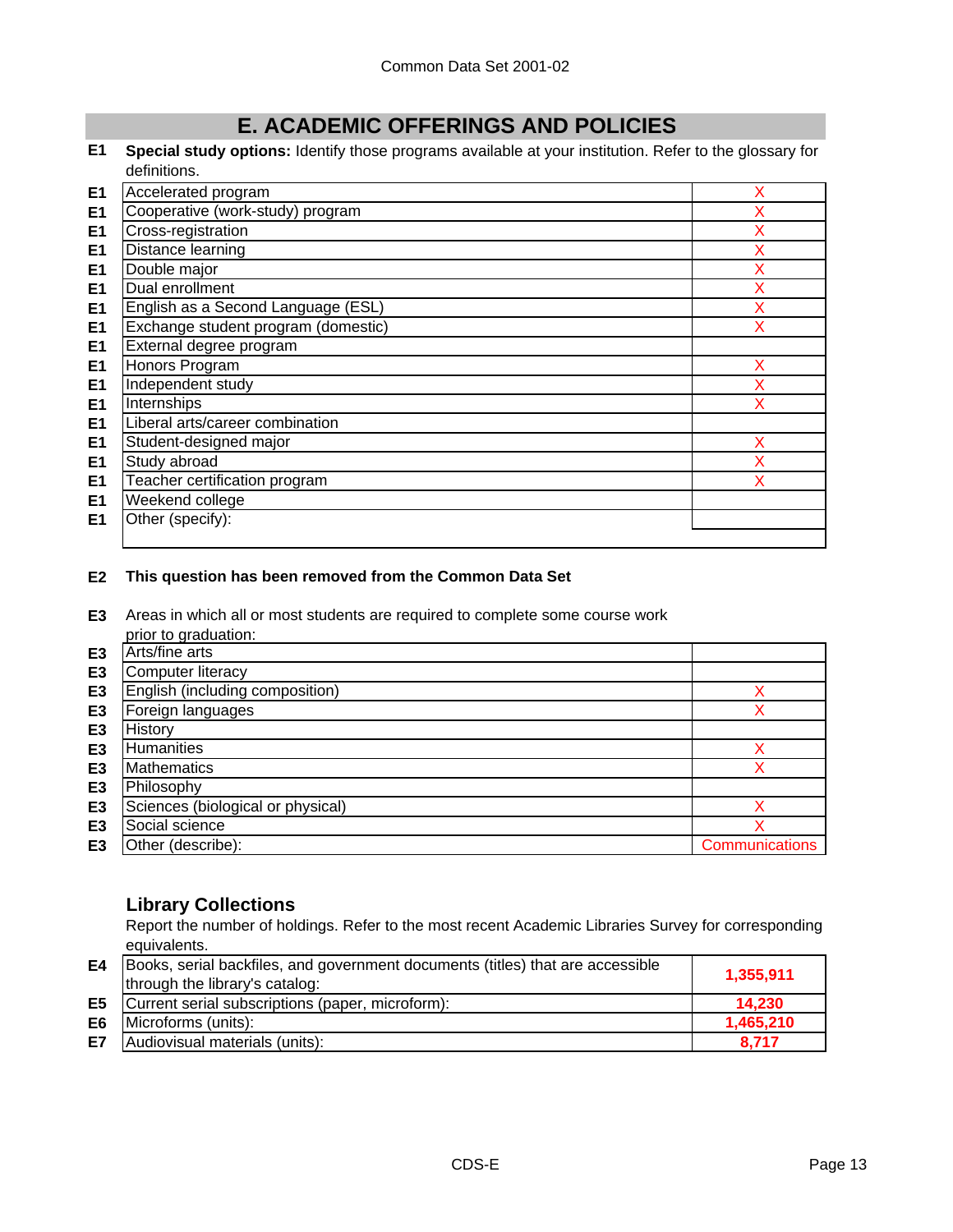# **F. STUDENT LIFE**

**F1** Percentages of first-time, first-year (freshman) students and all degree-seeking undergraduates enrolled in fall 2001 who fit the following categories:

| F <sub>1</sub> |                                                                                 | First-time, first-year<br>(freshman)<br>students | Undergraduates |
|----------------|---------------------------------------------------------------------------------|--------------------------------------------------|----------------|
| F <sub>1</sub> | Percent who are from out of state (exclude<br>international/nonresident aliens) | 23%                                              | 19%            |
| F1             | Percent of men who join fraternities                                            |                                                  | 16%            |
| F <sub>1</sub> | Percent of women who join sororities                                            |                                                  | 13%            |
| F <sub>1</sub> | Percent who live in college-owned, -operated, or -<br>affiliated housing        | 14%                                              | 55%            |
| F1             | Percent who live off campus or commute                                          |                                                  |                |
| F <sub>1</sub> | Percent of students age 25 and older                                            | 3%                                               | 14%            |
| F <sub>1</sub> | Average age of full-time students                                               | 18.8                                             | 21.7           |
| F1             | Average age of all students (full- and part-time)                               | 17.6                                             | 22.3           |

**F2 Activities offered** Identify those programs available at your institution.

| F <sub>2</sub> | Choral groups             | X |
|----------------|---------------------------|---|
| F <sub>2</sub> | Concert band              | X |
| F <sub>2</sub> | Dance                     | X |
| F <sub>2</sub> | Drama/theater             | X |
| F <sub>2</sub> | Jazz band                 | X |
| F <sub>2</sub> | Literary magazine         | X |
| F <sub>2</sub> | Marching band             | X |
| F <sub>2</sub> | Music ensembles           | X |
| F <sub>2</sub> | Musical theater           | X |
| F <sub>2</sub> | Opera                     | X |
| F <sub>2</sub> | Pep band                  | X |
| F <sub>2</sub> | Radio station             | X |
| F <sub>2</sub> | Student government        | X |
| F <sub>2</sub> | Student newspaper         | X |
| F <sub>2</sub> | Student-run film society  | X |
| F <sub>2</sub> | Symphony orchestra        | X |
| F <sub>2</sub> | <b>Television station</b> | X |
| F <sub>2</sub> | Yearbook                  | х |
|                |                           |   |

**F3 ROTC** (programs offered in cooperation with Reserve Officers' Training Corps)

| F <sub>3</sub> |                                      | On Campus | At Cooperating<br>Institution | Name of Cooperating<br>Institution |
|----------------|--------------------------------------|-----------|-------------------------------|------------------------------------|
|                | <b>F3</b> Army ROTC is offered:      |           |                               |                                    |
|                | <b>F3</b> Naval ROTC is offered:     |           |                               |                                    |
|                | <b>F3</b> Air Force ROTC is offered: |           |                               | <b>Washington State University</b> |

**F4 Housing:** Check all types of college-owned, -operated, or -affiliated housing available for undergraduates at your institution.

- **F4** Coed dorms X
- **F4** Men's dorms X
- **F4** Women's dorms X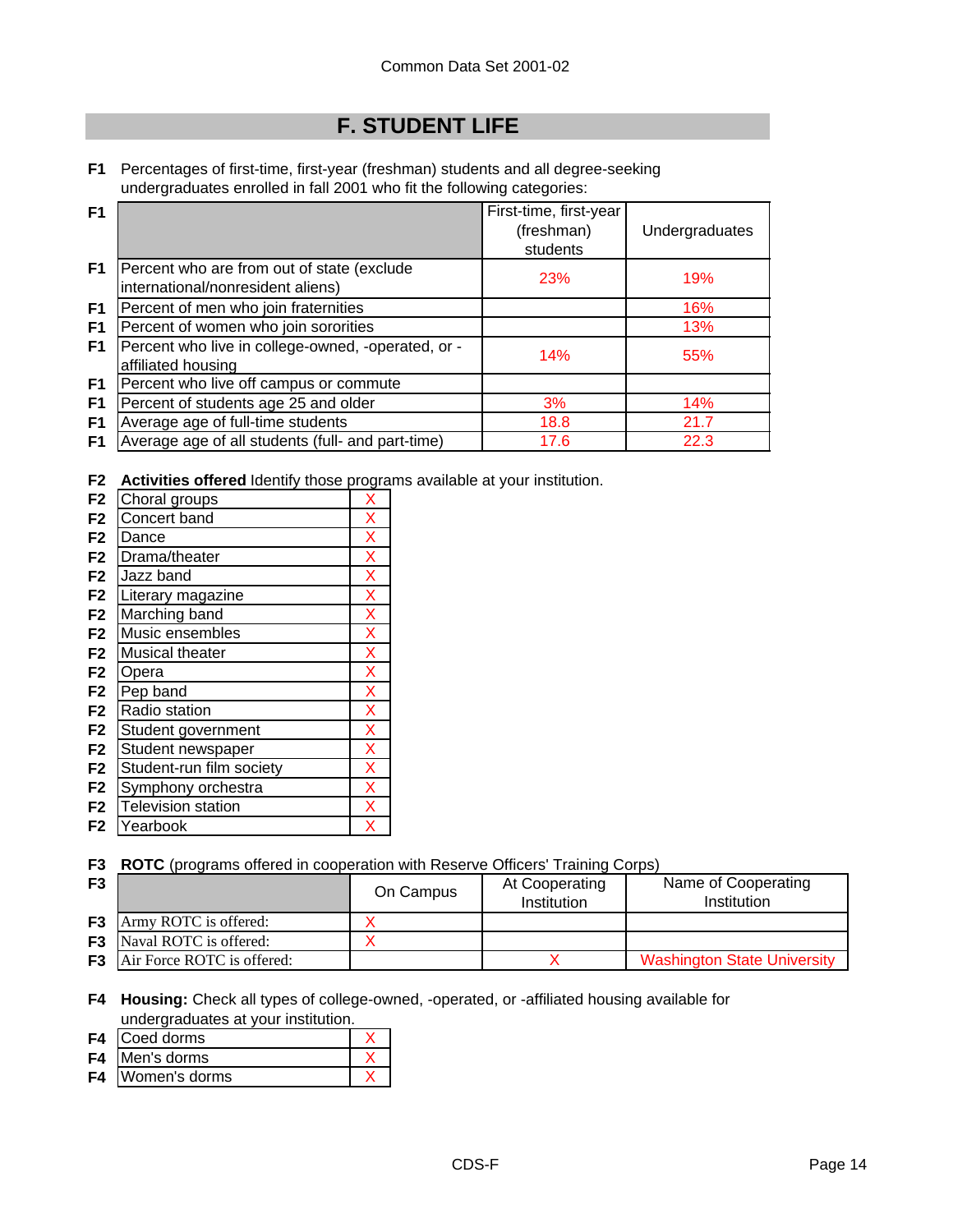| F4 | Apartments for married students               | x |
|----|-----------------------------------------------|---|
| F4 | Apartments for single students                | x |
| F4 | Special housing for disabled<br>students      | x |
| F4 | Special housing for international<br>students | x |
| F4 | Fraternity/sorority housing                   | x |
| F4 | Cooperative housing                           | x |
| F4 | Other housing options (specify):              |   |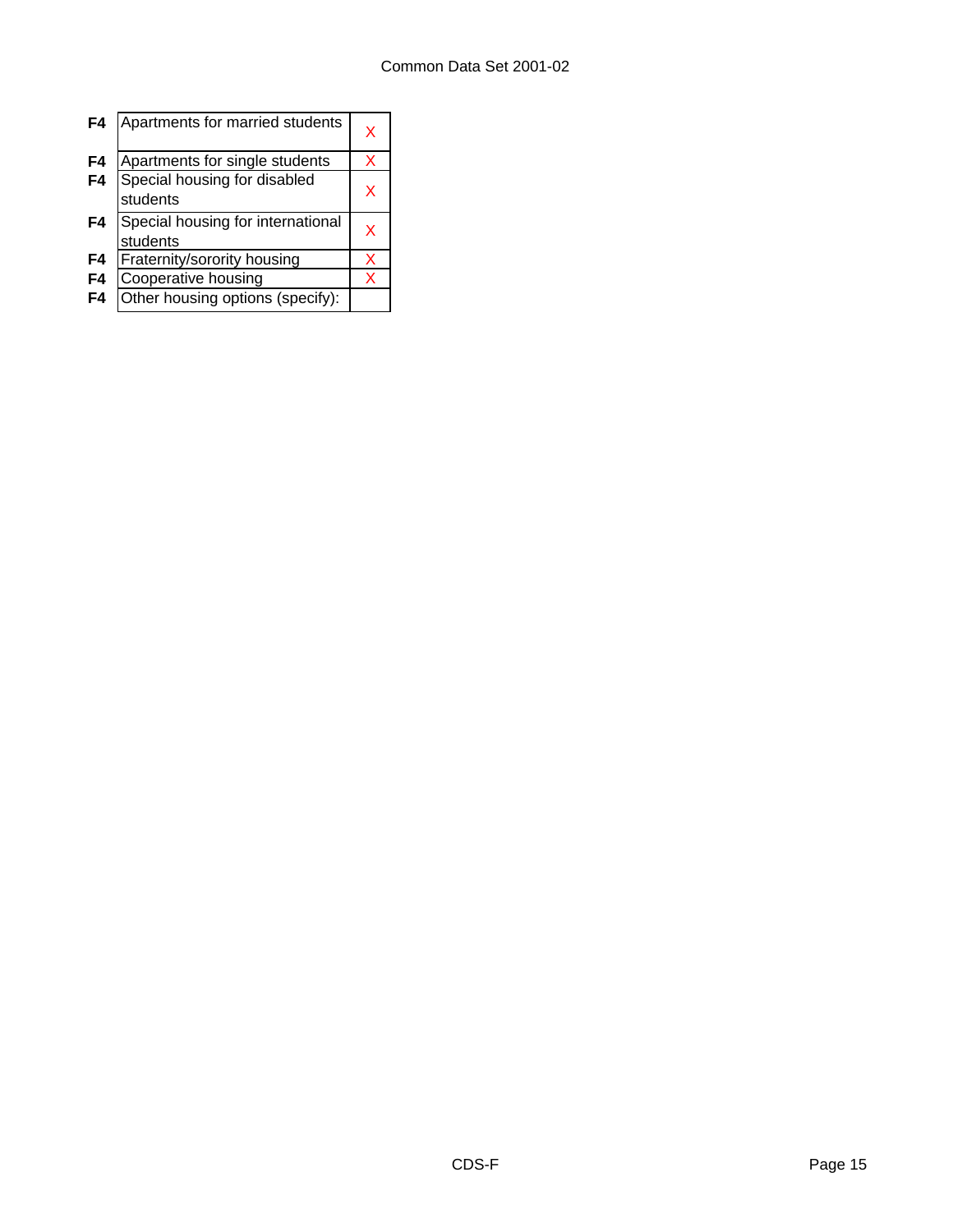# **G. ANNUAL EXPENSES**

**Provide 2002-2003 academic year costs for the following categories that are applicable to your institution.**

**G1 Undergraduate full-time tuition, required fees, room and board** List the typical tuition, required fees, and room and board for a full-time undergraduate student for the FULL 2002-2003 academic year (30 semester or 45 quarter hours for institutions that derive annual tuition by multiplying credit hour cost by number of credits). A full academic year refers to the period of time generally extending from September to June; usually equated to two semesters, two trimesters, three quarters, or the period covered by a fourone-four plan. Room and board is defined as double occupancy and 19 meals per week or the maximum meal plan. Required fees include only charges that all full-time students must pay that are not included in tuition (e.g., registration, health, or activity fees.) Do not include optional fees (e.g., parking, laboratory use).

| G <sub>1</sub>                   |                                                                                                                                  |            |                |                     |
|----------------------------------|----------------------------------------------------------------------------------------------------------------------------------|------------|----------------|---------------------|
| G <sub>1</sub>                   |                                                                                                                                  | First-Year | Undergraduates |                     |
| G <sub>1</sub>                   | <b>PRIVATE INSTITUTIONS:</b>                                                                                                     |            |                |                     |
| G <sub>1</sub>                   | PUBLIC INSTITUTIONS In-district                                                                                                  |            |                |                     |
| G1                               | <b>PUBLIC INSTITUTIONS In-state</b>                                                                                              |            |                |                     |
|                                  | (out-of-district):                                                                                                               | \$0        | \$0            |                     |
| G1                               | PUBLIC INSTITUTIONS Out-of-                                                                                                      | \$6,720    | \$6,720        |                     |
|                                  | state:                                                                                                                           |            |                | Updated May, 9 2002 |
| G1                               | <b>NONRESIDENT ALIENS:</b>                                                                                                       | \$6,720    | \$6,720        |                     |
| G <sub>1</sub>                   |                                                                                                                                  |            |                |                     |
| G <sub>1</sub>                   | <b>REQUIRED FEES:</b>                                                                                                            | \$3,044    | \$3,044        |                     |
| G <sub>1</sub>                   |                                                                                                                                  |            |                |                     |
| G <sub>1</sub>                   | ROOM AND BOARD:                                                                                                                  | \$4,680    | \$4,680        |                     |
|                                  | (on-campus)                                                                                                                      |            |                |                     |
| G1                               | <b>ROOM ONLY:</b>                                                                                                                |            |                |                     |
|                                  | (on-campus)                                                                                                                      |            |                |                     |
| G1                               | <b>BOARD ONLY:</b>                                                                                                               |            |                |                     |
|                                  | (on-campus meal plan)                                                                                                            |            |                |                     |
|                                  | G1 Comprehensive tuition and room and board fee (if your<br>college cannot provide separate tuition and room and<br>board fees): |            |                |                     |
| G <sub>1</sub><br>G <sub>1</sub> | Other: Room and board is an average of on-campus & off-campus housing.                                                           |            |                |                     |
| G <sub>2</sub>                   |                                                                                                                                  |            | Minimum        | Maximum             |
| G <sub>2</sub>                   | Number of credits per term a student can take for the                                                                            |            | 8              | 20                  |
|                                  | stated full-time tuition                                                                                                         |            |                |                     |
|                                  |                                                                                                                                  |            |                |                     |
| G <sub>3</sub>                   |                                                                                                                                  |            | Yes            | <b>No</b>           |
|                                  | Do tuition and fees vary by year of study (e.g., sophomore,                                                                      |            |                | $\sf X$             |
|                                  | junior, senior)?                                                                                                                 |            |                |                     |
|                                  |                                                                                                                                  |            |                |                     |
| G4                               | If tuition and fees vary by undergraduate instructional program, describe briefly: Architecture and Business                     |            |                |                     |
|                                  | G4 have additional fees.                                                                                                         |            |                |                     |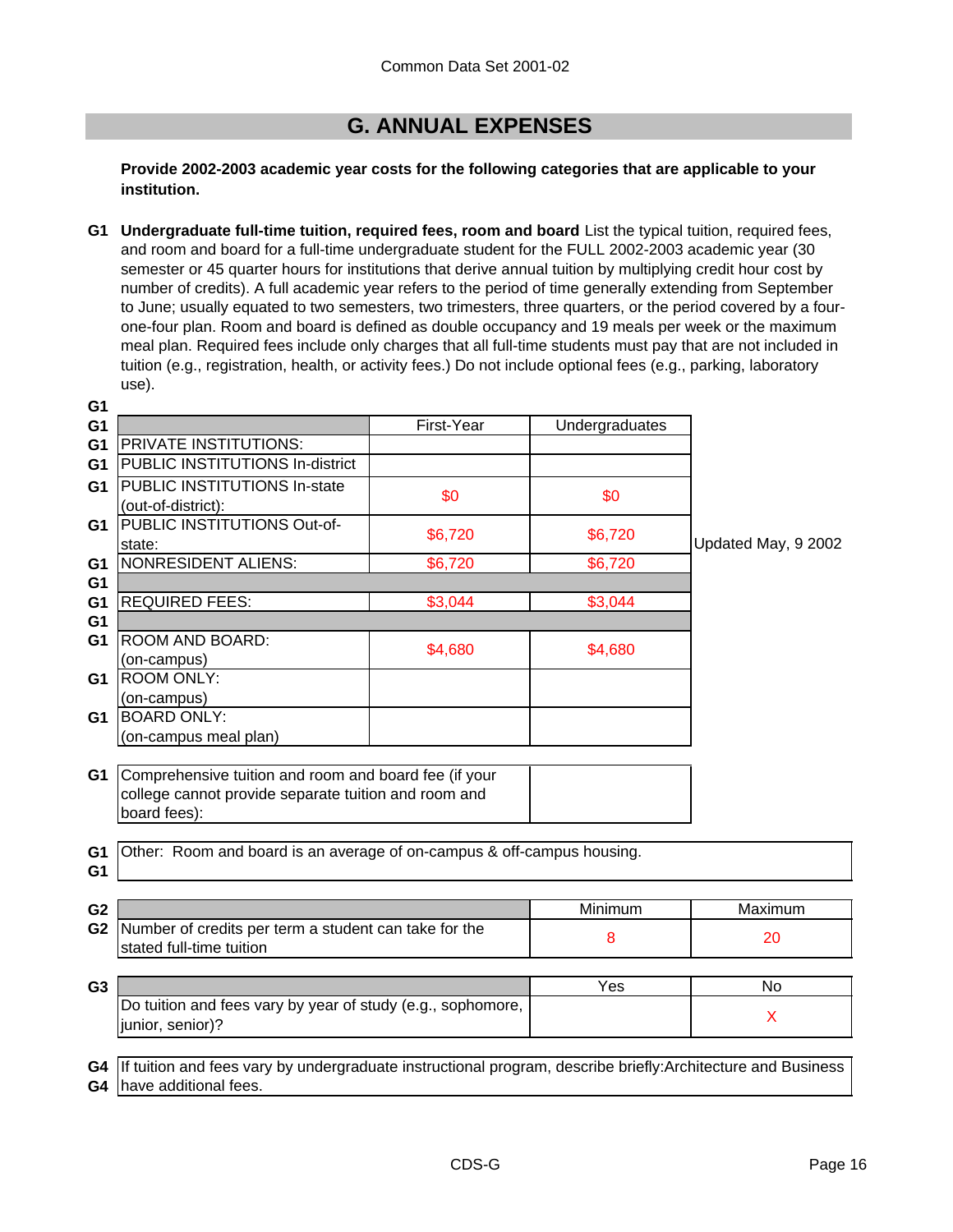| G <sub>5</sub> |                              | <b>Residents</b> | Commuters        | Commuters            |
|----------------|------------------------------|------------------|------------------|----------------------|
|                |                              |                  | (living at home) | (not living at home) |
|                | <b>G5</b> Books and supplies | \$1,130          | \$1.130          | \$1,130              |
| G5             | Room only                    |                  |                  |                      |
| G5             | Board only                   |                  |                  |                      |
| G <sub>5</sub> | Transportation               | \$998            | \$998            | \$998                |
| G <sub>5</sub> | Other expenses               | \$1,996          | \$1,996          | \$1,996              |

**G6** Undergraduate per-credit-hour charges

| G <sub>6</sub> | <b>PRIVATE INSTITUTIONS:</b>          |          |
|----------------|---------------------------------------|----------|
| G <sub>6</sub> | PUBLIC INSTITUTIONS In-district       | \$140.00 |
|                | G6   PUBLIC INSTITUTIONS In-state     | \$140.00 |
|                | (out-of-district):                    |          |
|                | <b>G6 PUBLIC INSTITUTIONS Out-of-</b> | \$235.00 |
|                | state:                                |          |
| G6             | NONRESIDENT ALIENS:                   | \$235.00 |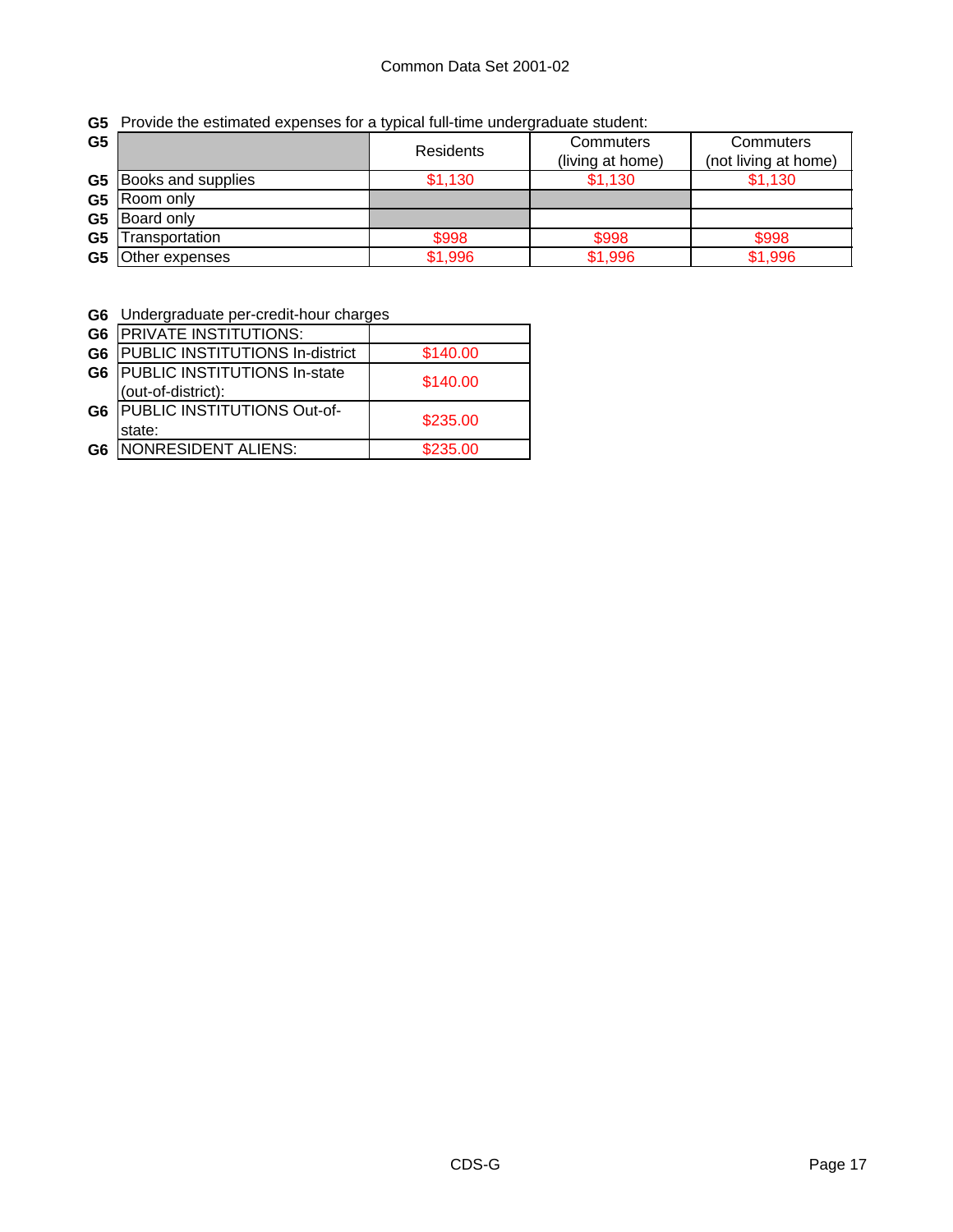# **H. FINANCIAL AID**

## **Aid Awarded to Enrolled Undergraduates**

Enter total dollar amounts **awarded** to full-time and less than full-time degree-seeking undergraduates **(using the same cohort reported in CDS Question B1, "total degree-seeking" undergraduates)** in the following categories. Include aid awarded to international students (i.e., those not qualifying for federal aid). **Aid that is non-need-based but that was used to meet need should be reported in the need-based aid columns. (For a suggested order of precedence in assigning categories of aid to cover need, see the entry for "non-need-based gift aid" on the last page of the definitions section.)**

|                                                                                                                                      | 2001-2002<br>estimated | 2000-2001 final |
|--------------------------------------------------------------------------------------------------------------------------------------|------------------------|-----------------|
| Indicate the academic year for which data are reported for items H1,<br>H <sub>2</sub> , H <sub>2</sub> A, and H <sub>6</sub> below: |                        |                 |

| H1             |                                                                                                                                                                                        | Need-Based<br>$($ \$) | Non-Need-<br>Based (\$) |
|----------------|----------------------------------------------------------------------------------------------------------------------------------------------------------------------------------------|-----------------------|-------------------------|
| H <sub>1</sub> | <b>Scholarships/Grants</b>                                                                                                                                                             |                       |                         |
| H1             | Federal                                                                                                                                                                                | \$6,929,223           |                         |
| H1             | <b>State</b>                                                                                                                                                                           | \$167,903             | \$126,375               |
| H <sub>1</sub> | Institutional (endowment, alumni, or other institutional awards) and<br>external funds awarded by the college excluding athletic aid and tuition<br>waivers (which are reported below) | \$884,066             | \$5,120,000             |
| H1             | Scholarships/grants from external sources (e.g., Kiwanis, National<br>Merit) not awarded by the college                                                                                |                       | \$1,257,274             |
| H1             | <b>Total Scholarships/Grants</b>                                                                                                                                                       | \$7,981,192           | \$6,503,649             |
| H1             | <b>Self-Help</b>                                                                                                                                                                       |                       |                         |
| H <sub>1</sub> | Student loans from all sources (excluding parent loans)                                                                                                                                | \$20,572,181          | \$13,604,477            |
| <b>H1</b>      | Federal work-study                                                                                                                                                                     | \$565,296             |                         |
| H <sub>1</sub> | State and other work-study/employment                                                                                                                                                  | \$282,512             |                         |
| H <sub>1</sub> | <b>Total Self-Help</b>                                                                                                                                                                 | \$21,419,989          | \$13,604,477            |
| H1             | <b>Other</b>                                                                                                                                                                           |                       |                         |
| H1             | <b>Parent Loans</b>                                                                                                                                                                    |                       | \$770,798               |
| H1             | <b>Tuition Waivers</b>                                                                                                                                                                 |                       | \$4,680,634             |
| H1             | <b>Athletic Awards</b>                                                                                                                                                                 |                       | \$2,329,443             |

**H2** Number of Enrolled Students Receiving Aid: List the number of degree-seeking full-time and less-than-fulltime undergraduates who applied for and received financial aid. Aid that is non-need-based but that was used to meet need should be counted as need-based aid. Numbers should reflect the cohort receiving the dollars reported in H1. Note: In the chart below, students may be counted in more than one row, and fulltime freshmen should also be counted as full-time undergraduates.

| H <sub>2</sub> |                                                                                                                      | First-time<br>Full-time<br>Freshmen | Full-time<br>Undergraduate<br>(Incl. Fresh.) | Less Than<br>Full-time<br>Undergraduate |
|----------------|----------------------------------------------------------------------------------------------------------------------|-------------------------------------|----------------------------------------------|-----------------------------------------|
| H <sub>2</sub> | Number of degree-seeking undergraduate students<br>la <sup>'</sup><br>(CDS Item B1 if reporting on Fall 2001 cohort) | 1,630                               | 7,892                                        | 666                                     |
| H <sub>2</sub> | Number of students in line a who were financial aid<br>lb)<br>applicants (include applicants for all types of aid)   | 1240                                | 5637                                         | 333                                     |
| H <sub>2</sub> | Number of students in line <b>b</b> who were determined to<br>IC)<br>have financial need                             | 874                                 | 4382                                         | 304                                     |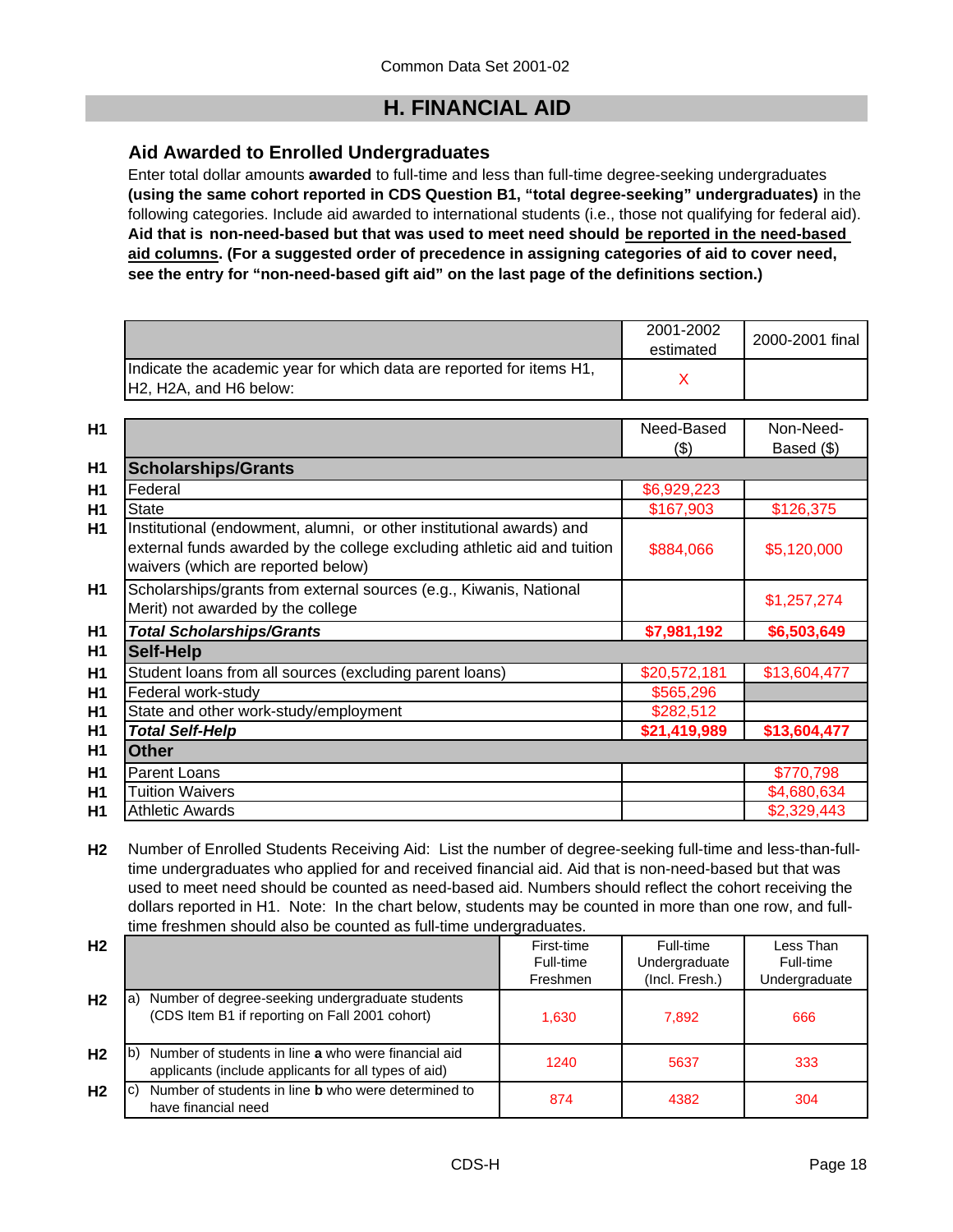### Common Data Set 2001-02

| H <sub>2</sub> |    | d) Number of students in line c who received any financial<br>aid                                                                                                                                                            | 868         | 4303        | 256         |
|----------------|----|------------------------------------------------------------------------------------------------------------------------------------------------------------------------------------------------------------------------------|-------------|-------------|-------------|
| H <sub>2</sub> |    | e) Number of students in line <b>d</b> who received any need-<br>based gift aid                                                                                                                                              | 620         | 3231        | 187         |
| H <sub>2</sub> |    | Number of students in line d who received any need-<br>based self-help aid                                                                                                                                                   | 677         | 3696        | 224         |
| H <sub>2</sub> | g) | Number of students in line <b>d</b> who received any non-need-<br>based gift aid                                                                                                                                             | 793         | 2932        | 171         |
| H <sub>2</sub> |    | h) Number of students in line d whose need was fully met<br>(exclude PLUS loans, unsubsidized loans, and private<br>alternative loans)                                                                                       | 308         | 1537        | 49          |
| H <sub>2</sub> |    | On average, the percentage of need that was met of<br>students who received any need-based aid. Exclude any<br>resources that were awarded to replace EFC (PLUS<br>loans, unsubsidized loans, and private alternative loans) | 79.1%       | 79.3%       | 64.0%       |
| H <sub>2</sub> |    | The average financial aid package of those in line d.<br>Exclude any resources that were awarded to replace<br>EFC (PLUS loans, unsubsidized loans, and private<br>alternative loans)                                        | £.<br>7,150 | \$7.964     | £.<br>7,561 |
| H <sub>2</sub> |    | Average need-based gift award of those in line e                                                                                                                                                                             | \$2,867     | \$2,718     | \$2,368     |
| H <sub>2</sub> |    | Average need-based self-help award (excluding PLUS<br>loans, unsubsidized loans, and private alternative loans)<br>of those in line f                                                                                        | \$3,454     | \$<br>5,394 | 6,228<br>\$ |
| H <sub>2</sub> |    | m) Average need-based loan (excluding PLUS loans,<br>unsubsidized loans, and private alternative loans) of<br>those in line f who received a need-based loan                                                                 | \$<br>3,213 | \$<br>5,242 | \$<br>6,207 |

**H2A** Number of Enrolled Students Receiving Non-need-based Grants and Scholarships: List the number of degree-seeking full-time and less-than-full-time undergraduates who had no financial need and who received non-need-based gift aid. Numbers should reflect the cohort receiving the dollars reported in H1. Note: In the chart below, students may be counted in more than one row, and full-time freshmen should also be counted as full-time undergraduates.

| H <sub>2</sub> A  |                                                                                                                                                                      | First-time<br>Full-time<br>Freshmen | Full-time<br>Undergrad<br>(Incl. Fresh.) | Less Than<br>Full-time<br>Undergrad |
|-------------------|----------------------------------------------------------------------------------------------------------------------------------------------------------------------|-------------------------------------|------------------------------------------|-------------------------------------|
| $H2A \ln$         | Number of students in line a who had no financial need<br>and who received non-need-based gift aid (exclude<br>those receiving athletic awards and tuition benefits) | 665                                 | 2,032                                    | 51                                  |
| $H2A$ $ 0\rangle$ | Average dollar amount of non-need-based gift aid<br>awarded to students in line <b>n</b>                                                                             | \$2,705                             | \$3,224                                  | \$2,767                             |
| $H2A$ $ p\rangle$ | Number of students in line a who received a non-need-<br>based athletic grant or scholarship                                                                         | 42                                  | 252                                      | 2                                   |
| H2A  q            | Average dollar amount of non-need-based athletic<br>grants and scholarships awarded to students in line p                                                            | \$9,106                             | \$9,265                                  | 5,531<br>SS.                        |

**H3** Which needs-analysis methodology does your institution use in awarding institutional aid?

| H <sub>3</sub> | Federal methodology (FM)       |  |
|----------------|--------------------------------|--|
| H <sub>3</sub> | Institutional methodology (IM) |  |
|                |                                |  |

**H3** Both FM and IM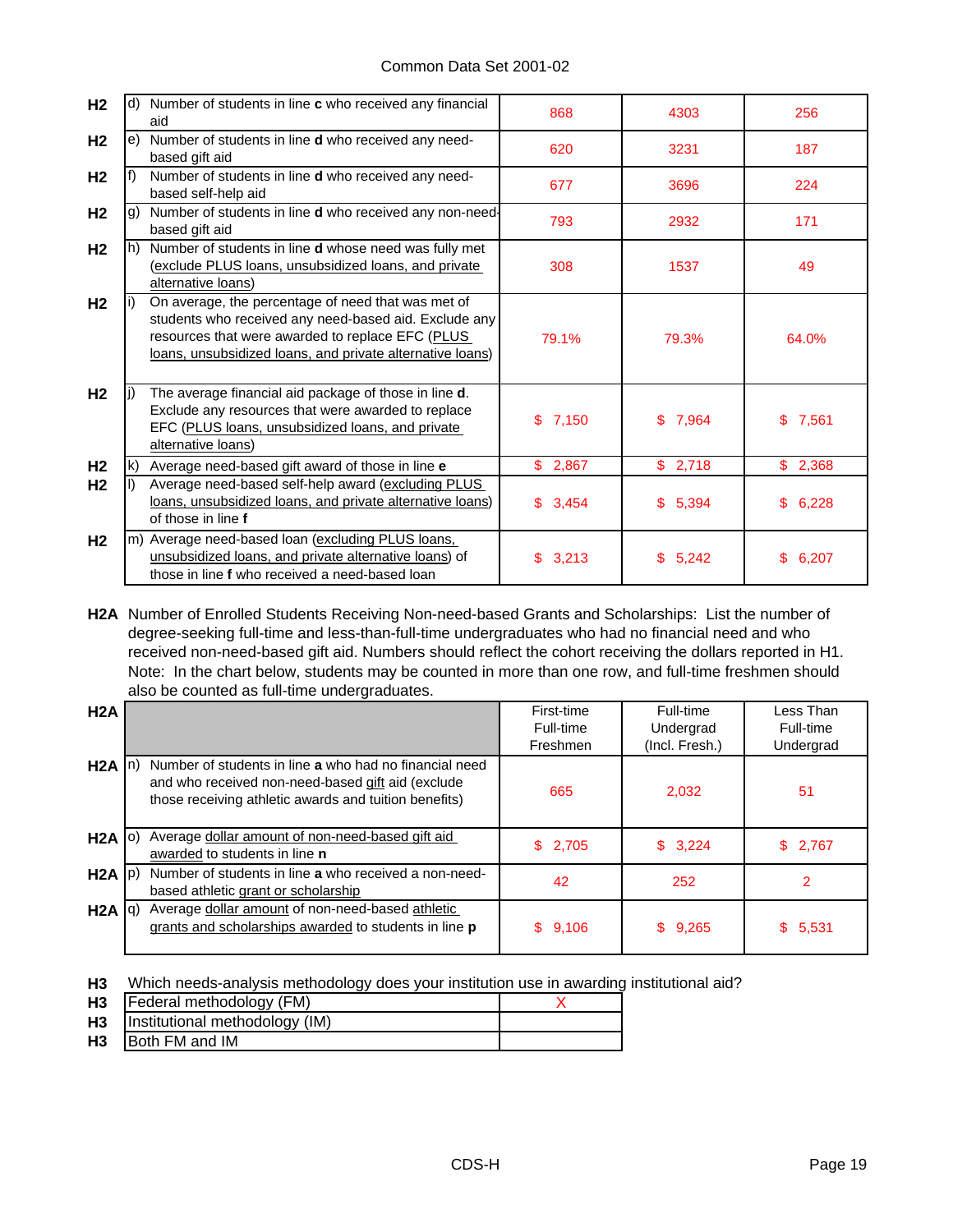| H4 | Percent of the 2001 undergraduate class who graduated between July 1, 2000 and June<br>[30, 2001 and borrowed through any loan programs (federal, state, subsidized,<br>unsubsidized, private, etc.; exclude parent loans). Include only students who borrowed<br>while enrolled at your institution. |  |
|----|-------------------------------------------------------------------------------------------------------------------------------------------------------------------------------------------------------------------------------------------------------------------------------------------------------|--|
|    |                                                                                                                                                                                                                                                                                                       |  |

**H5 \$18,710** Average per-borrower cumulative undergraduate indebtedness of those in line H4. Do not include money borrowed at other institutions:

**Aid to Undergraduate Degree-seeking Nonresident Aliens** (Note: Report numbers and dollar amounts for the same academic year checked in item H1.)

**H6** Indicate your institution's policy regarding financial aid for undergraduate degree-seeking nonresident aliens:

| H6 College-administered need-based financial aid is available     |  |
|-------------------------------------------------------------------|--|
| H6 College-administered non-need-based financial aid is available |  |
| H6 College-administered financial aid is not available            |  |

| H <sub>6</sub> | If college-administered financial aid is available for undergraduate degree-seeking<br>nonresident aliens, provide the number of undergraduate degree-seeking nonresident<br>aliens who received need-based or non-need-based aid: | 80        |
|----------------|------------------------------------------------------------------------------------------------------------------------------------------------------------------------------------------------------------------------------------|-----------|
| H <sub>6</sub> | Average dollar amount awarded to undergraduate degree-seeking nonresident aliens:                                                                                                                                                  | \$3,000   |
| H <sub>6</sub> | Total dollar amount of financial aid from all sources awarded to all undergraduate degree-<br>seeking nonresident aliens:                                                                                                          | \$246,000 |

## **Process for First-Year/Freshman Students**

**H7** Financial aid forms domestic first-year (freshman) financial aid applicants must submit:

| <b>H7</b> | <b>FAFSA</b>                                         |  |
|-----------|------------------------------------------------------|--|
| <b>H7</b> | Institution's own financial aid form                 |  |
| <b>H7</b> | <b>ICSS/Financial Aid PROFILE</b>                    |  |
| <b>H7</b> | State aid form                                       |  |
| <b>H7</b> | Noncustodial (Divorced/Separated) Parent's Statement |  |
| <b>H7</b> | Business/Farm Supplement                             |  |
| <b>H7</b> | Other (specify): Admissions Application              |  |

**H8** Check off all financial aid forms nonresident alien first-year financial aid applicants must submit:

| H <sub>8</sub> | Institution's own financial aid form        |  |
|----------------|---------------------------------------------|--|
| H <sub>8</sub> | <b>CSS/Financial Aid PROFILE</b>            |  |
| H <sub>8</sub> | Foreign Student's Financial Aid Application |  |
| H <sub>8</sub> | Foreign Student's Certification of Finances |  |
| H <sub>8</sub> | Other (specify):                            |  |
| H <sub>8</sub> |                                             |  |

**H9** Indicate filing dates for first-year (freshman) students:

| H <sub>9</sub> | Priority date for filing required financial aid forms:             | February 15 |
|----------------|--------------------------------------------------------------------|-------------|
| H <sub>9</sub> | Deadline for filing required financial aid forms:                  |             |
| H <sub>9</sub> | No deadline for filing required forms (applications processed on a |             |
|                | rolling basis):                                                    |             |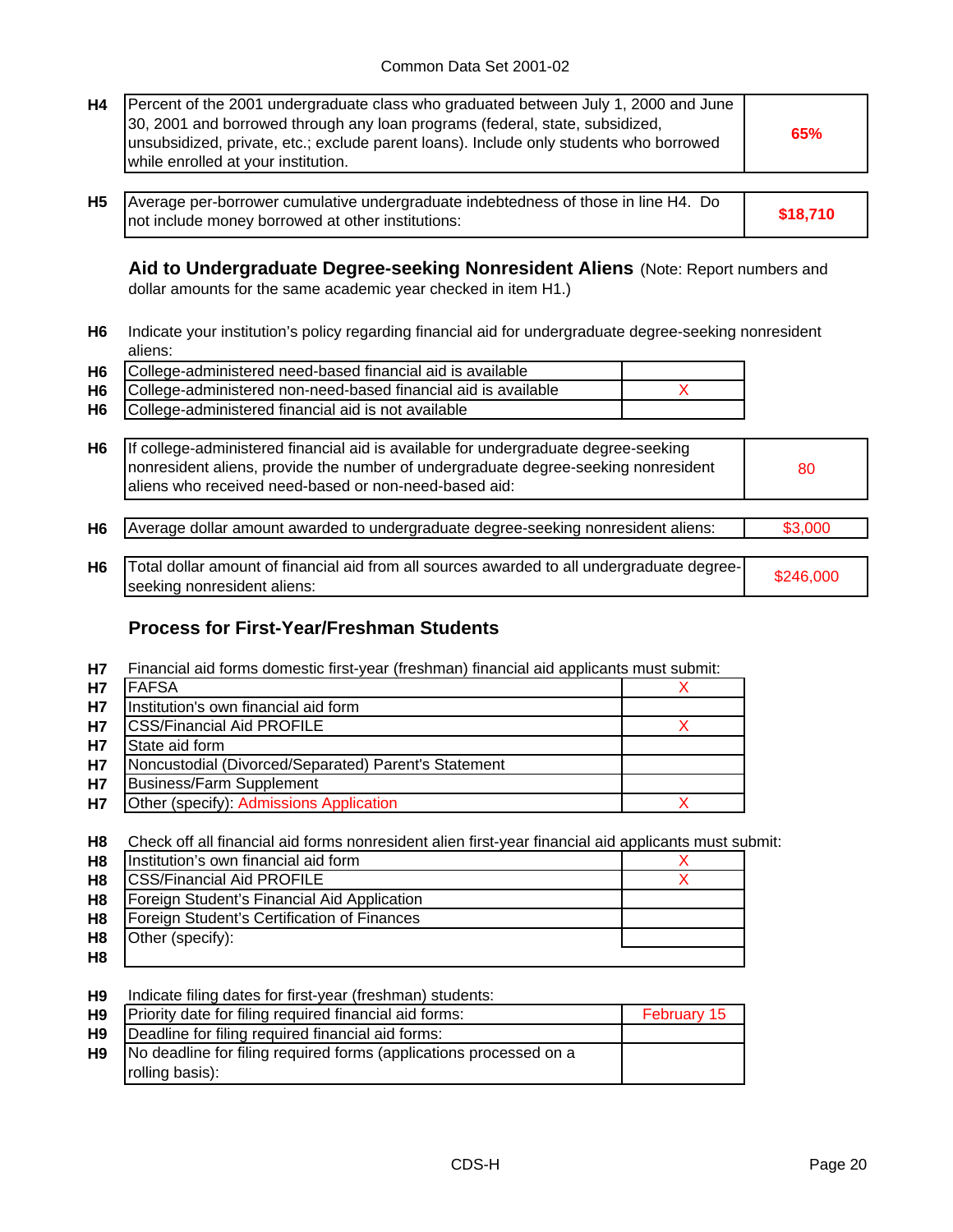### Common Data Set 2001-02

|  | <b>H10</b> Indicate notification dates for first-year (freshman) students (answer a or b): |  |  |  |  |  |
|--|--------------------------------------------------------------------------------------------|--|--|--|--|--|
|--|--------------------------------------------------------------------------------------------|--|--|--|--|--|

|                 | H <sub>10</sub> a) Students notified on or about (date): |         |    |
|-----------------|----------------------------------------------------------|---------|----|
| H <sub>10</sub> |                                                          | Yes     | No |
|                 | $H10$ b) Students notified on a rolling basis:           |         |    |
| H <sub>10</sub> | If yes, starting date:                                   | April 1 |    |

**H11** Indicate reply dates:

| <b>H11</b> Students must reply by (date): |  |
|-------------------------------------------|--|
| $H11$ or within<br>weeks of notification. |  |

# **Types of Aid Available**

**H12** Loans

| H <sub>12</sub> | FEDERAL DIRECT STUDENT LOAN PROGRAM (DIRECT LOAN) |   |
|-----------------|---------------------------------------------------|---|
| H <sub>12</sub> | <b>Direct Subsidized Stafford Loans</b>           | X |
| H <sub>12</sub> | <b>Direct Unsubsidized Stafford Loans</b>         | X |
| H <sub>12</sub> | <b>Direct PLUS Loans</b>                          | x |
|                 |                                                   |   |
| H <sub>12</sub> | FEDERAL FAMILY EDUCATION LOAN PROGRAM (FFEL)      |   |
| H <sub>12</sub> | <b>FFEL Subsidized Stafford Loans</b>             |   |
| H <sub>12</sub> | <b>FFEL Unsubsidized Stafford Loans</b>           |   |
| H <sub>12</sub> | <b>FFEL PLUS Loans</b>                            |   |
|                 |                                                   |   |
| H <sub>12</sub> | <b>Federal Perkins Loans</b>                      | X |
| H <sub>12</sub> | <b>Federal Nursing Loans</b>                      |   |
| H <sub>12</sub> | State Loans                                       |   |
| H <sub>12</sub> | College/university loans from institutional funds | x |
| H <sub>12</sub> | Other (specify):                                  |   |
| H <sub>12</sub> |                                                   |   |
|                 |                                                   |   |
| H13             | Scholarships and Grants                           |   |
| H <sub>13</sub> | NEED-BASED:                                       |   |
|                 | <b>LI13</b> Enderal Poll                          | Y |

|                 | <b>H13</b>   Federal Pell                                |  |
|-----------------|----------------------------------------------------------|--|
| H <sub>13</sub> | <b>SEOG</b>                                              |  |
|                 | H13 State scholarships/grants                            |  |
|                 | H <sub>13</sub> Private scholarships                     |  |
|                 | H13 College/university gift aid from institutional funds |  |
|                 | H13 United Negro College Fund                            |  |
|                 | <b>H13</b> Federal Nursing Scholarship                   |  |
| H <sub>13</sub> | Other (specify):                                         |  |
| H <sub>13</sub> |                                                          |  |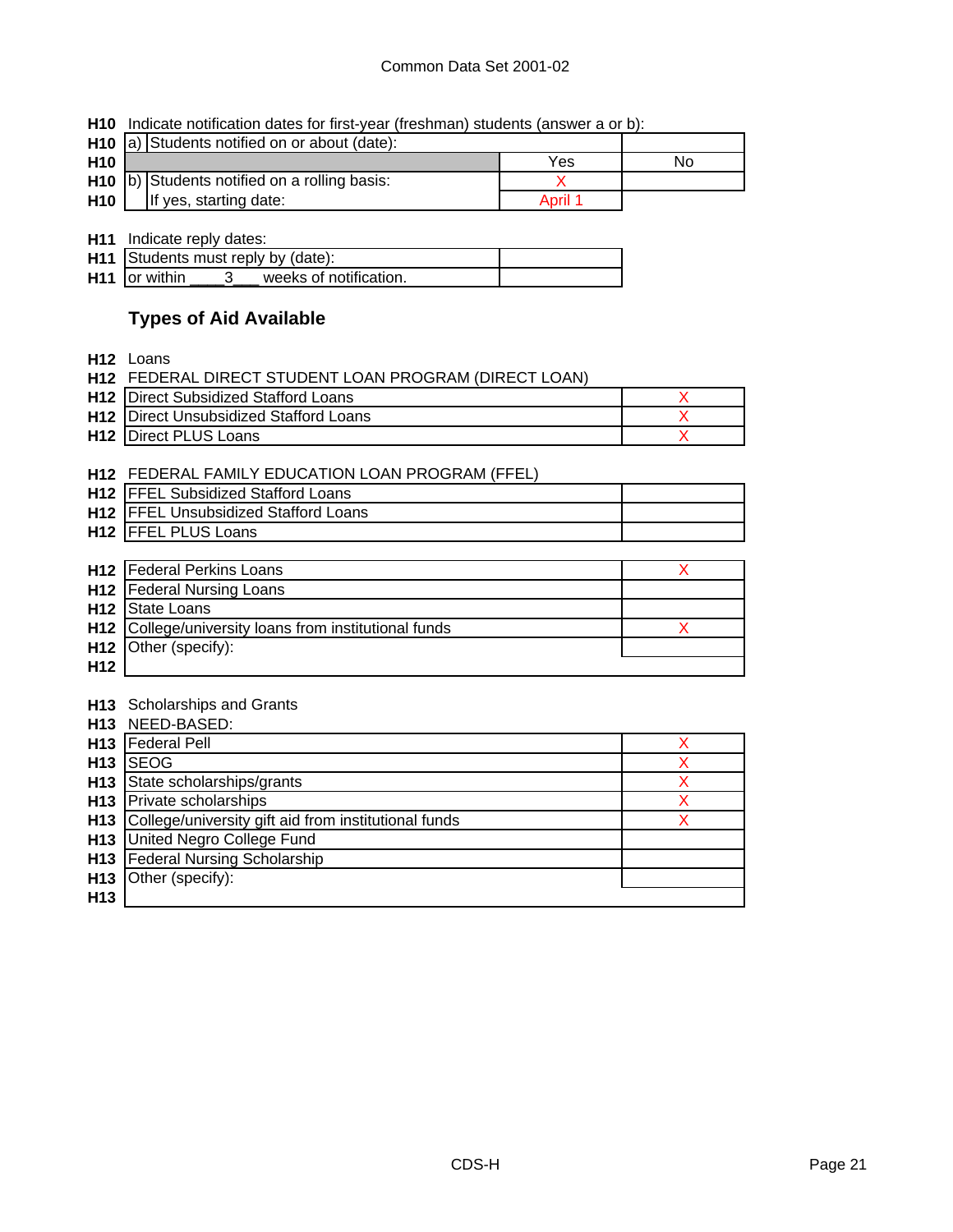## Common Data Set 2001-02

**H14** Check off criteria used in awarding institutional aid. Check all that apply.

| H14             | ີ                        | - 11<br>Non-Need Based | Need-Based |
|-----------------|--------------------------|------------------------|------------|
| H14             | Academics                | х                      |            |
| H <sub>14</sub> | Alumni affiliation       | х                      |            |
| H <sub>14</sub> | Art                      | x                      |            |
| H <sub>14</sub> | Athletics                | x                      |            |
| H <sub>14</sub> | Job skills               |                        |            |
| H <sub>14</sub> | <b>ROTC</b>              | x                      |            |
| H <sub>14</sub> | Leadership               |                        |            |
| H <sub>14</sub> | Minority status          |                        | x          |
| H <sub>14</sub> | Music/drama              | x                      |            |
| H14             | Religious affiliation    |                        |            |
| H <sub>14</sub> | State/district residency | X                      | X          |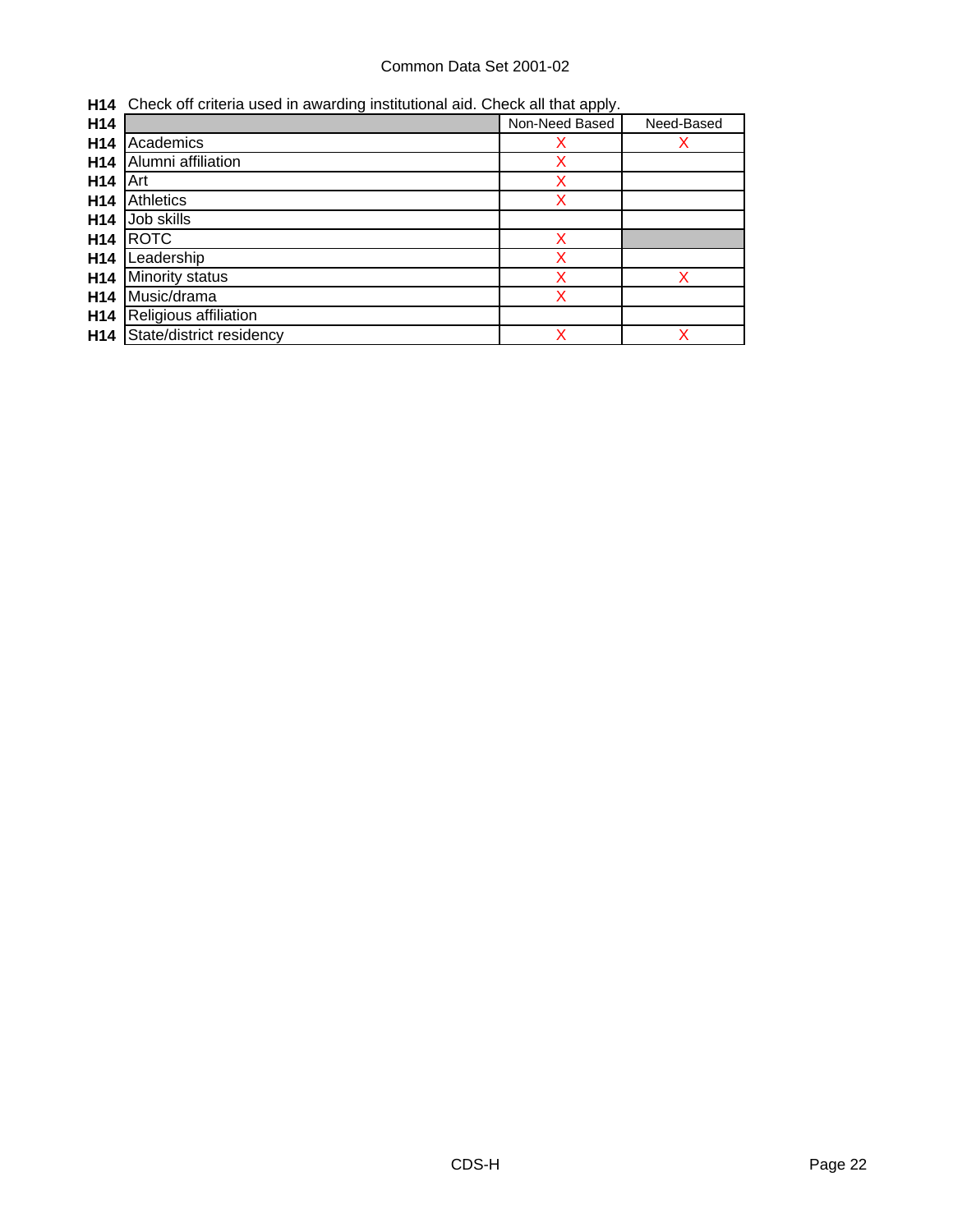# **I. INSTRUCTIONAL FACULTY AND CLASS SIZE**

#### **I1 Please report number of instructional faculty members in each category for Fall 2001.**

The following definition of instructional faculty is used by the American Association of University Professors (AAUP) in its annual Faculty Compensation Survey. Instructional Faculty is defined as those members of the instructionalresearch staff whose major regular assignment is instruction, including those with released time for research. Institutions are asked to EXCLUDE:

(a) instructional faculty in preclinical and clinical medicine

(b) administrative officers with titles such as dean of students, librarian, registrar, coach, and the like, even though they may devote part of their time to classroom instruction and may have faculty status,

(c) undergraduate or graduate students who assist in the instruction of courses, but have titles such as teaching assistant, teaching fellow, and the like

(d) faculty on leave without pay, and

(e) replacement faculty for faculty on sabbatical leave.

*Full-time:* faculty employed on a full-time basis

*Part-time:* faculty teaching less than two semesters, three quarters, two trimesters, or two four-month sessions. Also includes adjuncts and part-time instructors.

*Minority faculty:* includes faculty who designate themselves as black, non-Hispanic; American Indian or Alaskan native; Asian or Pacific Islander; or Hispanic.

*Doctorate:* includes such degrees as Doctor of Education, Doctor of Juridical Science, Doctor of Public Health, and Doctor of Philosophy degree in any field such as agronomy, food technology, education, engineering, public administration, ophthalmology, or radiology.

*First-professional:* includes the fields of dentistry (DDS or DMD), medicine (MD), optometry (OD), osteopathic medicine (DO), pharmacy (DPharm or BPharm), podiatric medicine (DPM), veterinary medicine (DVM), chiropractic (DC or DCM), law (JD) and theological professions (MDiv, MHL).

*Terminal degree:* the highest degree in a field: example, M. Arch (architecture) and MFA (master of fine arts).

|    |                                                                    |     |                              | Total                     |
|----|--------------------------------------------------------------------|-----|------------------------------|---------------------------|
| a) | Total number of instructional faculty                              | 568 | 47                           | 615                       |
|    | Total number who are members of minority groups                    | 42  | 2                            | 44                        |
|    | Total number who are women                                         | 147 | 16                           | 163                       |
| d) | Total number who are men                                           | 421 | 31                           | 452                       |
| e) | Total number who are nonresident aliens (international)            | 57  |                              | 58                        |
|    | Total number with doctorate, first professional, or other terminal |     |                              | 507                       |
|    | degree                                                             |     |                              |                           |
| g) | Total number whose highest degree is a master's but not a terminal |     |                              | 56                        |
|    | master's                                                           |     |                              |                           |
|    | Total number whose highest degree is a bachelor's                  | 13  |                              | 14                        |
|    | Total number whose highest degree is unknown or other (Note:       |     |                              | 38                        |
|    | Items f, g, h, and i must sum up to item a.)                       |     |                              |                           |
|    |                                                                    |     | Full-Time<br>474<br>47<br>34 | Part-Time<br>33<br>9<br>4 |

#### **I2 Student to Faculty Ratio**

Report the Fall 2001 ratio of full-time equivalent students (full-time plus 1/3 part time) to full-time equivalent instructional faculty (full time plus 1/3 part time). In the ratio calculations, exclude both faculty and students in stand-alone graduate or professional programs such as medicine, law, veterinary, dentistry, social work, business, or public health in which faculty teach virtually only graduate level students. Do not count undergraduate or graduate student teaching assistants as faculty.

|  |  | <b>12</b>   Fall 2001 Student to Faculty ratio |  |  |
|--|--|------------------------------------------------|--|--|
|--|--|------------------------------------------------|--|--|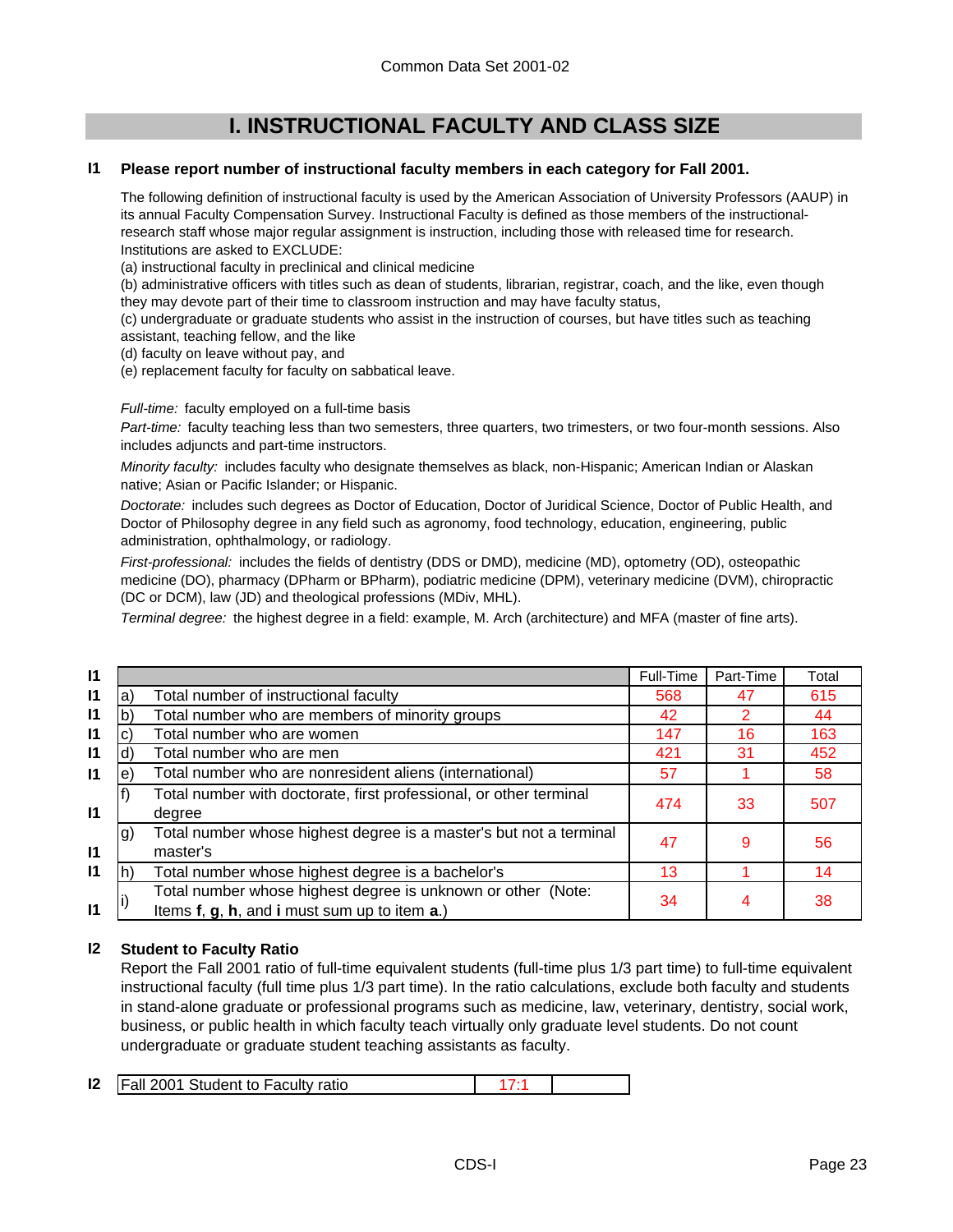#### **I3 Undergraduate Class Size**

In the table below, please use the following definitions to report information about the size of classes and class sections offered in the Fall 2001 term.

*Class Sections:* A class section is an organized course offered for credit, identified by discipline and number, meeting at a stated time or times in a classroom or similar setting, and not a subsection such as a laboratory or discussion session. Undergraduate class sections are defined as any sections in which at least one degree-seeking undergraduate student is enrolled for credit. Exclude distance learning classes and noncredit classes and individual instruction such as dissertation or thesis research, music instruction, or one-to-one readings. Exclude students in independent study, co-operative programs, internships, foreign language taped tutor sessions, practicums, and all students in one-on-one classes. Each class section should be counted only once and should not be duplicated because of course catalog cross-listings.

*Class Subsections:* A class subsection includes any subsection of a course, such as laboratory, recitation, and discussion subsections that are supplementary in nature and are scheduled to meet separately from the lecture portion of the course. Undergraduate subsections are defined as any subsections of courses in which degree-seeking undergraduate students enrolled for credit. As above, exclude noncredit classes and individual instruction such as dissertation or thesis research, music instruction, or one-to-one readings. Each class subsection should be counted only once and should not be duplicated because of cross-listings.

Using the above definitions, please report for each of the following class-size intervals the number of class sections and class subsections offered in Fall 2001. For example, a lecture class with 800 students who met at another time in 40 separate labs with 20 students should be counted once in the "100+" column in the class section column and 40 times under the "20-29" column of the class subsections table.

| 13 | <b>Number of Class Sections with Undergraduates Enrolled</b> |         |           |           |                                            |       |       |        |              |
|----|--------------------------------------------------------------|---------|-----------|-----------|--------------------------------------------|-------|-------|--------|--------------|
| 13 |                                                              |         |           |           | Undergraduate Class Size (provide numbers) |       |       |        |              |
| 13 | <b>CLASS</b>                                                 | $2 - 9$ | $10 - 19$ | $20 - 29$ | $30 - 39$                                  | 40-49 | 50-99 | $100+$ | <b>Total</b> |
| 13 | <b>SECTIONS</b>                                              | 504     | 529       | 415       | 218                                        | 94    | 98    |        | 1863         |
|    |                                                              |         |           |           |                                            |       |       |        |              |
| 13 | <b>CLASS SUB-</b>                                            | $2 - 9$ | $10 - 19$ | $20 - 29$ | $30 - 39$                                  | 40-49 | 50-99 | $100+$ | <b>Total</b> |
| 13 | <b>SECTIONS</b>                                              | 56      | 117       | 26        |                                            |       | 2     |        | 203          |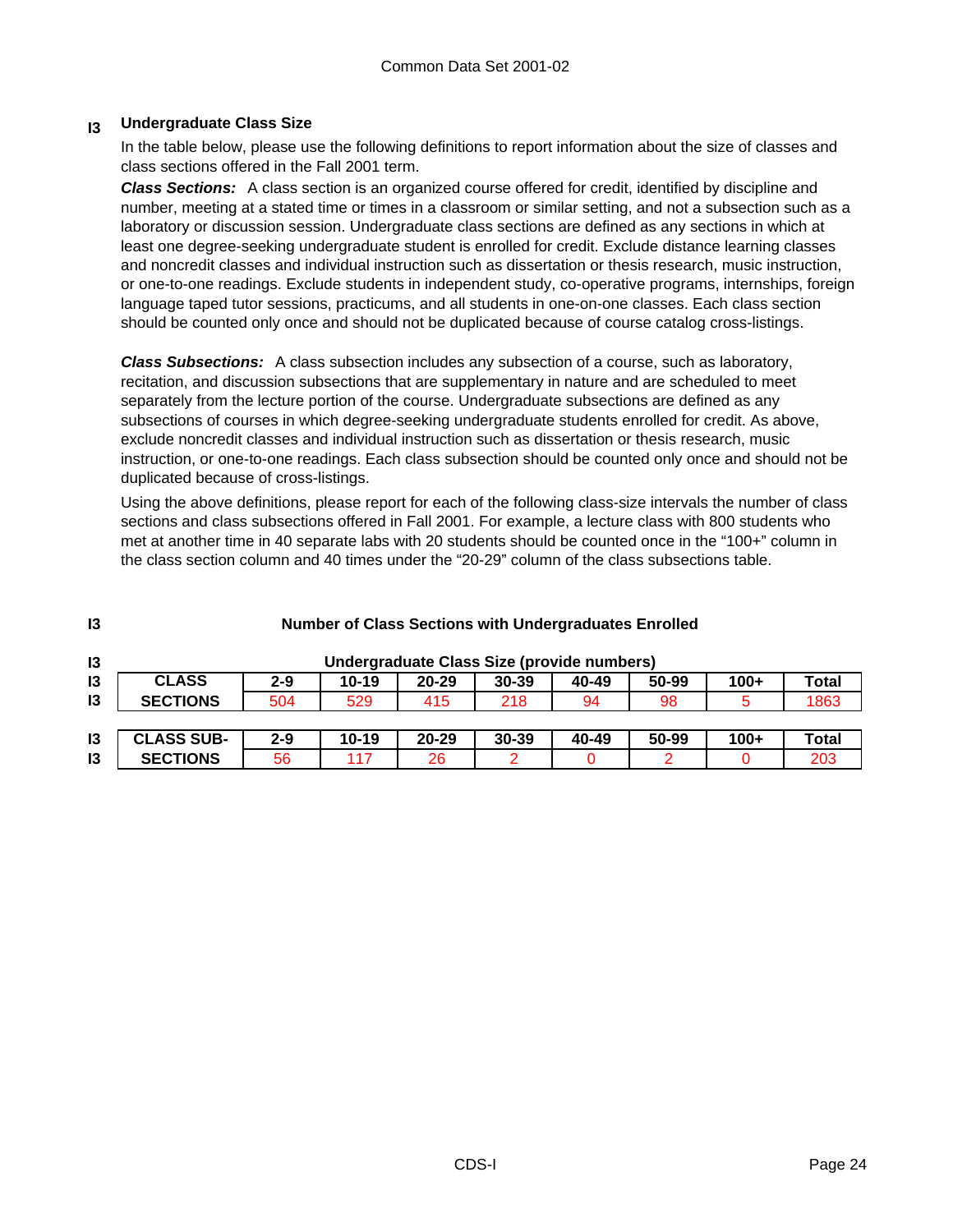# **J. DEGREES CONFERRED**

## **J1 Degrees conferred between July 1, 2000 and June 30, 2001**

**J1** For each of the following discipline areas, provide the percentage of diplomas/certificates, associate, and bachelor degrees awarded.

| J <sub>1</sub> | Category                                     | <b>Diploma/Certificates</b> | <b>Associate</b> | <b>Bachelor's</b> | <b>CIP Categories to Include</b> |
|----------------|----------------------------------------------|-----------------------------|------------------|-------------------|----------------------------------|
| J1             | Agriculture                                  |                             |                  | 4.64%             | 1 and 2                          |
| J <sub>1</sub> | Architecture                                 |                             |                  | 4.52%             | 4                                |
| J1             | Area and ethnic studies                      |                             |                  | 0.12%             | 5                                |
| J <sub>1</sub> | Biological/life sciences                     |                             |                  | 4.45%             | 26                               |
| J <sub>1</sub> | Business/marketing                           |                             |                  | 11.40%            | 8 and 52                         |
| J <sub>1</sub> | Communications/communication technologies    |                             |                  | 5.54%             | $9$ and $10$                     |
| J <sub>1</sub> | Computer and information sciences            |                             |                  | 1.78%             | 11                               |
| J <sub>1</sub> | Education                                    |                             |                  | 15.28%            | 13                               |
| J1             | Engineering/engineering technologies         |                             |                  | 8.47%             | 14 and 15                        |
| J <sub>1</sub> | English                                      |                             |                  | 1.97%             | 23                               |
| J1             | Foreign languages and literature             |                             |                  | 1.78%             | 16                               |
| J <sub>1</sub> | Health professions and related sciences      |                             |                  | 0.19%             | 51                               |
| J <sub>1</sub> | Home economics and vocational home economics |                             |                  | 3.56%             | 19 and 20                        |
| J <sub>1</sub> | Interdisciplinary studies                    |                             |                  | 0.50%             | 30                               |
| J <sub>1</sub> | Law/legal studies                            |                             |                  | 5.92%             | 22                               |
| J <sub>1</sub> | Liberal arts/general studies                 |                             |                  | 2.22%             | 24                               |
| J <sub>1</sub> | Library science                              |                             |                  | 0.00%             | 25                               |
| J <sub>1</sub> | <b>Mathematics</b>                           |                             |                  | 0.89%             | 27                               |
| J1             | Military science and technologies            |                             |                  | 0.00%             | 28 and 29                        |
| J <sub>1</sub> | Natural resources/environmental science      |                             |                  | 6.49%             | 3                                |
| J <sub>1</sub> | Parks and recreation                         |                             |                  | 3.75%             | 31                               |
| J1             | Personal and miscellaneous services          |                             |                  | 0.00%             | $\overline{12}$                  |
| J1             | Philosophy, religion, theology               |                             |                  | 0.38%             | 38 and 39                        |
| J <sub>1</sub> | Physical sciences                            |                             |                  | 1.78%             | 40 and 41                        |
| J1             | Protective services/public administration    |                             |                  | 1.78%             | 43 and 44                        |
| J1             | Psychology                                   |                             |                  | 2.99%             | 42                               |
| J <sub>1</sub> | Social sciences and history                  |                             |                  | 5.79%             | 45                               |
| J <sub>1</sub> | Trade and industry                           |                             |                  | 0.00%             | 46, 47, 48, and 49               |
| J1             | Visual and performing arts                   |                             |                  | 3.69%             | 50                               |
| J <sub>1</sub> | Other                                        |                             |                  |                   |                                  |
| J <sub>1</sub> | <b>TOTAL</b>                                 | 0%                          | 0%               | 99.88%            |                                  |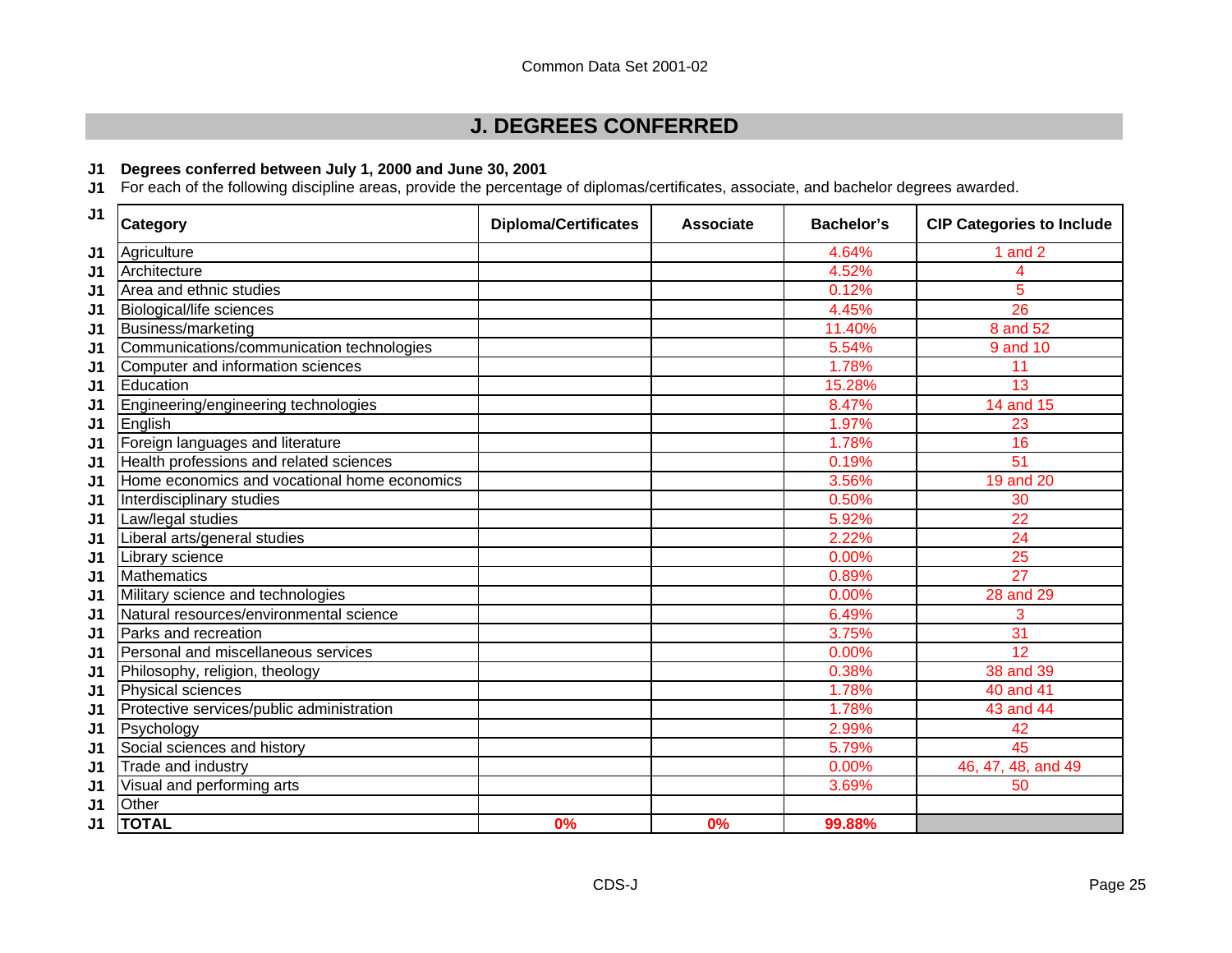# **Common Data Set Definitions 2001**

**All definitions related to the financial aid section appear at the end of the Definitions document.**

Items preceded by an asterisk (\*) represent definitions agreed to among publishers which do not appear on the CDS document but may be present on individual publishers' surveys.

**\*Academic advisement:** Plan under which each student is assigned to a faculty member or a trained adviser, who, through regular meetings, helps the student plan and implement immediate and long-term academic and

**Accelerated program:** Completion of a college program of study in fewer than the usual number of years, most often by attending summer sessions and carrying extra courses during the regular academic term**.**

**Admitted student:** Applicant who is offered admission to a degree-granting program at your institution. **\*Adult student services:** Admission assistance, support, orientation, and other services expressly for adults who have started college for the first time, or who are re-entering after a lapse of a few years.

**American Indian or Alaska native:** A person having origins in any of the original peoples of North America and who maintains cultural identification through tribal affiliation or community recognition.

**Applicant (first-time, first year):** An individual who has fulfilled the institution's requirements to be considered for admission (including payment or waiving of the application fee, if any) and who has been notified of one of the following actions: admission, nonadmission, placement on waiting list, or application withdrawn (by applicant or **Application fee:** That amount of money that an institution charges for processing a student's application for

acceptance. This amount is *not* creditable toward tuition and required fees, nor is it refundable if the student is **Asian or Pacific Islander:** A person having origins in any of the original peoples of the Far East, Southeast Asia, the Indian Subcontinent, or Pacific Islands. This includes people from China, Japan, Korea, the Philippine Islands,

**Associate degree:** An award that normally requires at least two but less than four years of full-time equivalent **Bachelor's degree:** An award (baccalaureate or equivalent degree, as determined by the Secretary of the U.S. Department of Education) that normally requires at least four years but *not* more than five years of full-time equivalent college-level work. This includes ALL bachelor's degrees conferred in a five-year cooperative (workstudy plan) program. (A cooperative plan provides for alternate class attendance and employment in business, industry, or government; thus, it allows students to combine actual work experience with their college studies.) **Black, non-Hispanic:** A person having origins in any of the black racial groups of Africa (except those of

**Board (charges):** Assume average cost for 19 meals per week or the maximum meal plan.

**Books and supplies (costs):** Average cost of books and supplies. Do not include unusual costs for special groups of students (e.g., engineering or art majors), unless they constitute the majority of students at your **Calendar system:** The method by which an institution structures most of its courses for the academic year.

**\*Career and placement services:** A range of services, including (often) the following: coordination of visits of employers to campus; aptitude and vocational testing; interest inventories, personal counseling; help in resume writing, interviewing, launching the job search; listings for those students desiring employment and those seeking **Carnegie units:** One year of study or the equivalent in a secondary school subject.

**Certificate:** See **Postsecondary award, certificate, or diploma.**

**Class rank:** The relative numerical position of a student in his or her graduating class, calculated by the high school on the basis of grade-point average, whether weighted or unweighted.

**College-preparatory program:** Courses in academic subjects (English, history and social studies, foreign languages, mathematics, science, and the arts) that stress preparation for college or university study.

**Common Application:** The standard application form distributed by the National Association of Secondary School Principals for a large number of private colleges who are members of the Common Application Group. **\*Community service program:** Referral center for students wishing to perform volunteer work in the community or participate in volunteer activities coordinated by academic departments.

**Commuter:** A student who lives off campus in housing that is not owned by, operated by, or affiliated with the college. This category includes students who commute from home and students who have moved to the area to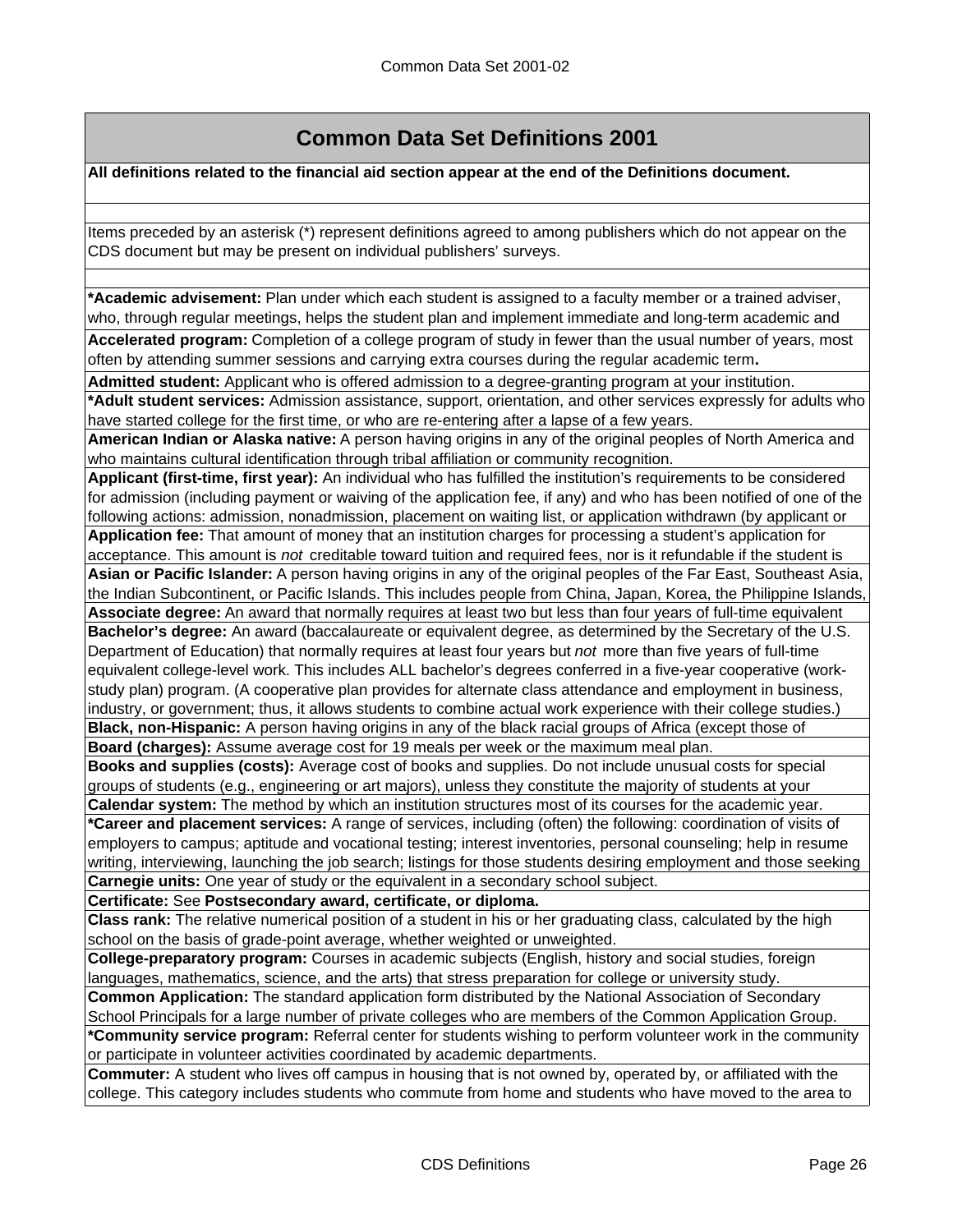**Contact hour:** A unit of measure that represents an hour of scheduled instruction given to students. Also referred **Continuous basis (for program enrollment):** A calendar system classification that is used by institutions that enroll students at any time during the academic year. For example, a cosmetology school or a word processing school might allow students to enroll and begin studies at various times, with no requirement that classes begin **Cooperative housing:** College-owned, -operated, or -affiliated housing in which students share room and board expenses and participate in household chores to reduce living expenses.

**Cooperative (work-study plan) program:** A program that provides for alternate class attendance and employment in business, industry, or government.

**\*Counseling service:** Activities designed to assist students in making plans and decisions related to their **Credit:** Recognition of attendance or performance in an instructional activity (course or program) that can be applied by a recipient toward the requirements for a degree, diploma, certificate, or other formal award.

**Credit course:** A course that, if successfully completed, can be applied toward the number of courses required for achieving a degree, diploma, certificate, or other formal award.

**Credit hour:** A unit of measure representing an hour (50 minutes) of instruction over a 15-week period in a semester or trimester system or a 10-week period in a quarter system. It is applied toward the total number of hours needed for completing the requirements of a degree, diploma, certificate, or other formal award.

**Cross-registration:** A system whereby students enrolled at one institution may take courses at another institution without having to apply to the second institution.

**Deferred admission:** The practice of permitting admitted students to postpone enrollment, usually for a period of **Degree:** An award conferred by a college, university, or other postsecondary education institution as official recognition for the successful completion of a program of studies.

**Degree-seeking students:** Students enrolled in courses for credit who are recognized by the institution as seeking a degree or formal award. At the undergraduate level, this is intended to include students enrolled in

**Differs by program (calendar system):** A calendar system classification that is used by institutions that have occupational/vocational programs of varying length. These schools may enroll students at specific times depending on the program desired. For example, a school might offer a two-month program in January, March, **Diploma:** See **Postsecondary award, certificate, or diploma.**

**Distance learning:** An option for earning course credit at off-campus locations via cable television, internet, satellite classes, videotapes, correspondence courses, or other means.

**Doctoral degree:** The highest award a student can earn for graduate study. The doctoral degree classification includes such degrees as Doctor of Education, Doctor of Juridical Science, Doctor of Public Health, and the Doctor of Philosophy degree in any field such as agronomy, food technology, education, engineering, public administration, ophthalmology, or radiology. For the Doctor of Public Health degree, the prior degree is generally

**Double major:** Program in which students may complete two undergraduate programs of study simultaneously. **Dual enrollment:** A program through which high school students may enroll in college courses while still enrolled in high school. Students are not required to apply for admission to the college in order to participate.

**Early action plan:** An admission plan that allows students to apply and be notified of an admission decision well in advance of the regular notification dates. If admitted, the candidate is not committed to enroll; the student may **Early admission:** A policy under which students who have not completed high school are admitted and enroll full time in college, usually after completion of their junior year.

**Early decision plan:** A plan that permits students to apply and be notified of an admission decision (and financial aid offer if applicable) well in advance of the regular notification date. Applicants agree to accept an offer of admission and, if admitted, to withdraw their applications from other colleges. There are three possible decisions for early decision applicants: admitted, denied, or not admitted but forwarded for consideration with the regular **English as a Second Language (ESL):** A course of study designed specifically for students whose native

**Exchange student program-domestic:** Any arrangement between a student and a college that permits study for a semester or more at another college **in the United States** without extending the amount of time required for a **External degree program:** A program of study in which students earn credits toward a degree through independent study, college courses, proficiency examinations, and personal experience. External degree **Extracurricular activities (as admission factor):** Special consideration in the admissions process given for participation in both school and nonschool-related activities of interest to the college, such as clubs, hobbies,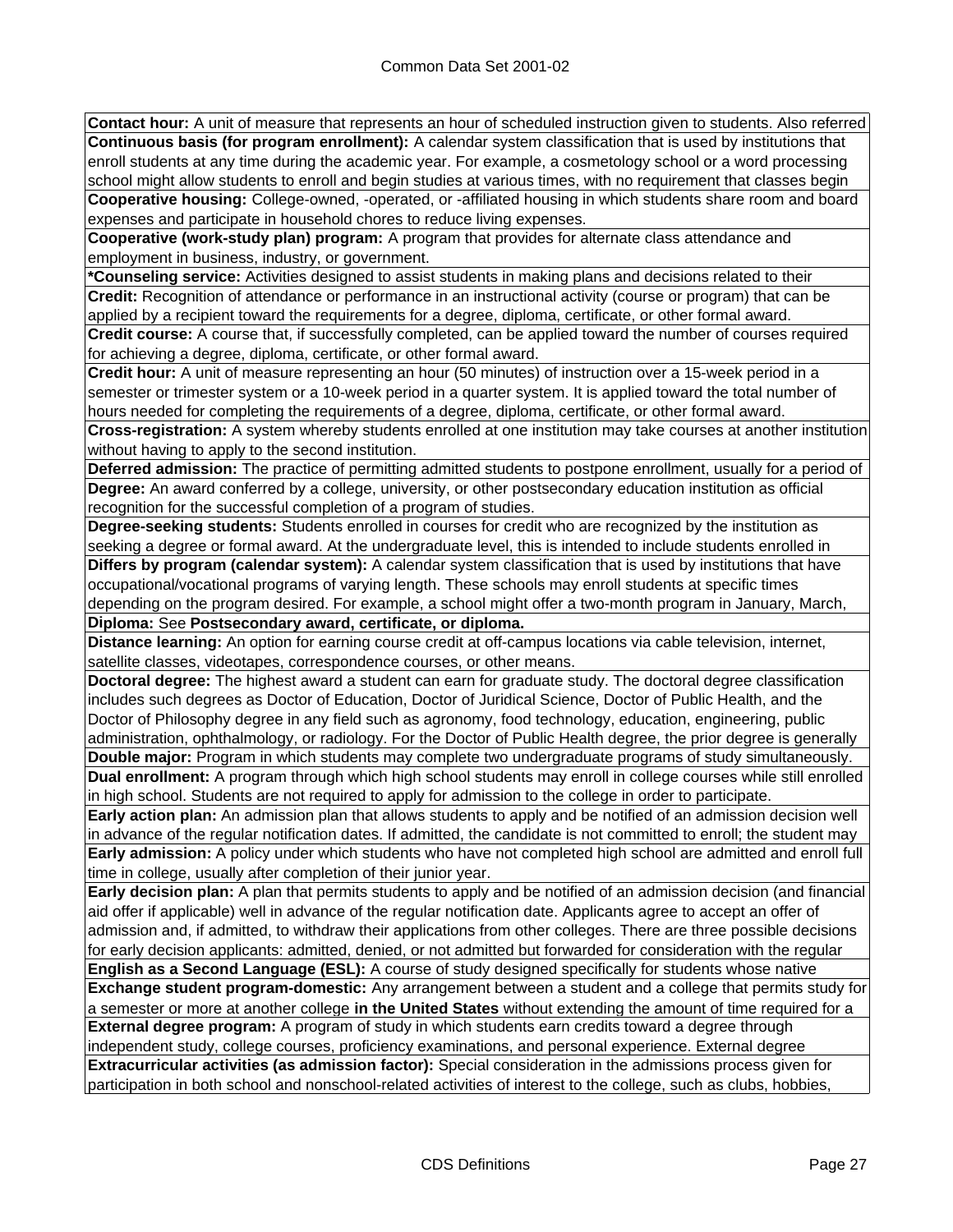**First professional certificate (postdegree):** An award that requires completion of an organized program of study designed for persons who have completed the first professional degree. Examples could be refresher **First professional degree:** An award in one of the following fields: Chiropractic (DC, DCM), dentistry (DDS, DMD), medicine (MD), optometry (OD), osteopathic medicine (DO), rabbinical and Talmudic studies (MHL, Rav), Pharmacy (BPharm, PharmD), podiatry (PodD, DP, DPM), veterinary medicine (DVM), law (LLB, JD),

First-time student: A student attending any institution for the first time at the level enrolled. Includes students enrolled in the fall term who attended a postsecondary institution for the first time at the same level in the prior summer term. Also includes students who entered with advanced standing (college credit earned before

**First-time, first-year (freshman) student:** A student attending any institution for the first time at the undergraduate level. Includes students enrolled in the fall term who attended college for the first time in the prior summer term. Also includes students who entered with advanced standing (college credits earned before **First-year student:** A student who has completed less than the equivalent of 1 full year of undergraduate work;

that is, less than 30 semester hours (in a 120-hour degree program) or less than 900 contact hours. **Freshman:** A first-year undergraduate student.

**\*Freshman/new student orientation:** Orientation addressing the academic, social, emotional, and intellectual issues involved in beginning college. May be a few hours or a few days in length; at some colleges, there is a fee. **Full-time student (undergraduate):** A student enrolled for 12 or more semester credits, 12 or more quarter credits, or 24 or more contact hours a week each term.

**Geographical residence (as admission factor):** Special consideration in the admission process given to students from a particular region, state, or country of residence.

**Grade-point average (academic high school GPA):** The sum of grade points a student has earned in secondary school divided by the number of courses taken. The most common system of assigning numbers to grades counts four points for an A, three points for a B, two points for a C, one point for a D, and no points for an E or F. Unweighted GPA's assign the same weight to each course. Weighting gives students additional points for

**Graduate student:** A student who holds a bachelor's or first professional degree, or equivalent, and is taking **\*Health services:** Free or low cost on-campus primary and preventive health care available to students.

**High school diploma or recognized equivalent:** A document certifying the successful completion of a prescribed secondary school program of studies, or the attainment of satisfactory scores on the Tests of General **Hispanic:** A person of Mexican, Puerto Rican, Cuban, Central or South American, or other Spanish culture or

**Honors program:** Any special program for very able students offering the opportunity for educational enrichment, independent study, acceleration, or some combination of these.

**Independent study:** Academic work chosen or designed by the student with the approval of the department concerned, under an instructor's supervision, and usually undertaken outside of the regular classroom structure. **In-state tuition:** The tuition charged by institutions to those students who meet the state's or institution's **International student:** See **Nonresident alien.**

**Internship:** Any short-term, supervised work experience usually related to a student's major field, for which the student earns academic credit. The work can be full- or part-time, on- or off-campus, paid or unpaid.

**\*Learning center:** Center offering assistance through tutors, workshops, computer programs, or audiovisual equipment in reading, writing, math, and skills such as taking notes, managing time, taking tests.

**\*Legal services:** Free or low cost legal advice for a range of issues (personal and other).

**Liberal arts/career combination:** Program in which a student earns undergraduate degrees in two separate fields, one in a liberal arts major and the other in a professional or specialized major, whether on campus or **Master's degree:** An award that requires the successful completion of a program of study of at least the full-time equivalent of one but not more than two academic years of work beyond the bachelor's degree.

**Minority affiliation (as admission factor):** Special consideration in the admission process for members of **\*Minority student center:** Center with programs, activities, and/or services intended to enhance the college

**Nonresident alien:** A person who is not a citizen or national of the United States and who is in this country on a visa or temporary basis and does not have the right to remain indefinitely.

**\*On-campus day care:** Licensed day care for students' children (usually age 3 and up); usually for a fee. **Open admission:** Admission policy under which virtually all secondary school graduates or students with GED equivalency diplomas are admitted without regard to academic record, test scores, or other qualifications.

**Other expenses (costs):** Include average costs for clothing, laundry, entertainment, medical (if not a required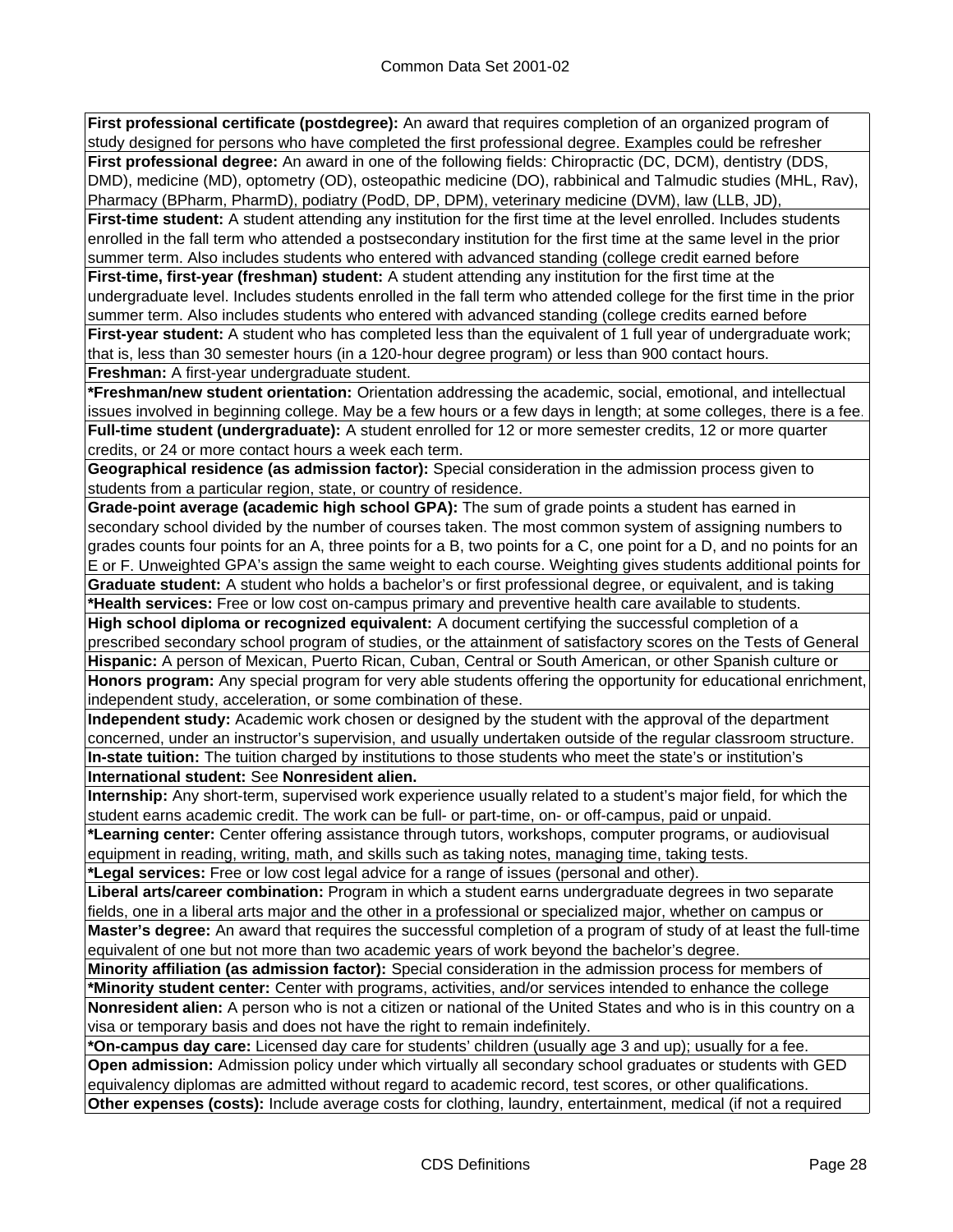**Out-of-state tuition:** The tuition charged by institutions to those students who do not meet the institution's or **Part-time student (undergraduate):** A student enrolled for fewer than 12 credits per semester or quarter, or fewer than 24 contact hours a week each term.

**\*Personal counseling**: One-on-one or group counseling with trained professionals for students who want to explore personal, educational, or vocational issues.

**Post-baccalaureate certificate:** An award that requires completion of an organized program of study requiring 18 credit hours beyond the bachelor's; designed for persons who have completed a baccalaureate degree but do **Post-master's certificate:** An award that requires completion of an organized program of study of 24 credit hours beyond the master's degree but does not meet the requirements of academic degrees at the doctoral level.

**Postsecondary award, certificate, or diploma:** Includes the following three IPEDS definitions for postsecondary awards, certificates, and diplomas of varying durations and credit/contact hour requirements—

*Less Than 1 Academic Year:* Requires completion of an organized program of study at the postsecondary level (below the baccalaureate degree) in less than 1 academic year (2 semesters or 3 quarters) or in less than 900 *At Least 1 But Less Than 2 Academic Years:* Requires completion of an organized program of study at the postsecondary level (below the baccalaureate degree) in at least 1 but less than 2 full-time equivalent academic years, or designed for completion in at least 30 but less than 60 credit hours, or in at least 900 but less than 1,800

*At Least 2 But Less Than 4 Academic Years:* Requires completion of an organized program of study at the postsecondary level (below the baccalaureate degree) in at least 2 but less than 4 full-time equivalent academic years, or designed for completion in at least 60 but less than 120 credit hours, or in at least 1,800 but less than

**Private institution:** An educational institution controlled by a private individual(s) or by a nongovernmental agency, usually supported primarily by other than public funds, and operated by other than publicly elected or **Private for-profit institution:** A private institution in which the individual(s) or agency in control receives compensation, other than wages, rent, or other expenses for the assumption of risk.

**Private nonprofit institution:** A private institution in which the individual(s) or agency in control receives no compensation, other than wages, rent, or other expenses for the assumption of risk. These include both **Proprietary institution:** See **Private for-profit institution.**

**Public institution:** An educational institution whose programs and activities are operated by publicly elected or appointed school officials, and which is supported primarily by public funds.

**Quarter calendar system:** A calendar system in which the academic year consists of three sessions called quarters of about 12 weeks each. The range may be from 10 to 15 weeks. There may be an additional quarter in **Race/ethnicity:** Category used to describe groups to which individuals belong, identify with, or belong in the eyes of the community. The categories do not denote scientific definitions of anthropological origins. A person may be **Race/ethnicity unknown:** Category used to classify students or employees whose race/ethnicity is not known and whom institutions are unable to place in one of the specified racial/ethnic categories.

**Religious affiliation/commitment (as admission factor):** Special consideration given in the admission process for affiliation with a certain church or faith/religion, commitment to a religious vocation, or observance of certain **\*Religious counseling:** One-on-one or group counseling with trained professionals for students who want to

**\*Remedial services:** Instructional courses designed for students deficient in the general competencies necessary for a regular postsecondary curriculum and educational setting.

**Required fees:** Fixed sum charged to students for items not covered by tuition and required of such a large proportion of all students that the student who does NOT pay is the exception. Do not include application fees or

**Resident alien or other eligible non-citizen:** A person who is not a citizen or national of the United States and who has been admitted as a legal immigrant for the purpose of obtaining permanent resident alien status (and who holds either an alien registration card [Form I-551 or I-151], a Temporary Resident Card [Form I-688], or an Arrival-Departure Record [Form I-94] with a notation that conveys legal immigrant status, such as Section 207

**Room and board (charges)—on campus:** Assume double occupancy in institutional housing and 19 meals per **Secondary school record (as admission factor):** Information maintained by the secondary school that may include such things as the student's high school transcript, class rank, GPA, and teacher and counselor **Semester calendar system:** A calendar system that consists of two semesters during the academic year with

about 16 weeks for each semester of instruction. There may be an additional summer session.

**Student-designed major:** A program of study based on individual interests, designed with the assistance of an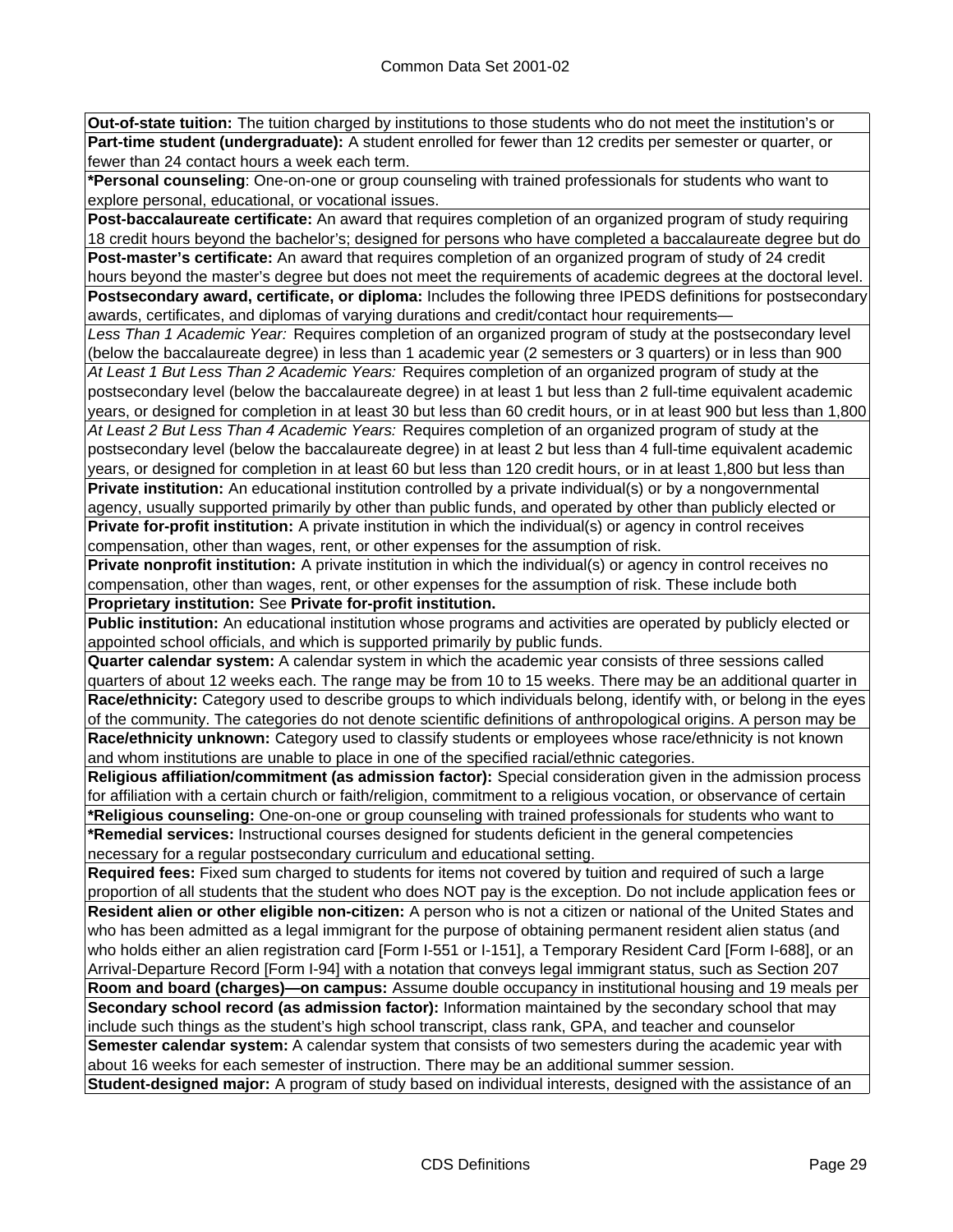**Study abroad:** Any arrangement by which a student completes part of the college program studying in another country. Can be at a campus abroad or through a cooperative agreement with some other U.S. college or an **\*Summer session:** A summer session is shorter than a regular semester and not considered part of the academic year. It is not the third term of an institution operating on a trimester system or the fourth term of an institution operating on a quarter calendar system. The institution may have 2 or more sessions occurring in the summer months. Some schools, such as vocational and beauty schools, have year-round classes with no

**Talent/ability (as admission factor):** Special consideration given to students with demonstrated talent/abilities in areas of interest to the institution (e.g., sports, the arts, languages, etc.).

**Teacher certification program:** Program designed to prepare students to meet the requirements for certification as teachers in elementary, middle/junior high, and secondary schools.

**Transfer applicant:** An individual who has fulfilled the institution's requirements to be considered for admission (including payment or waiving of the application fee, if any) and who has previously attended another college or **Transfer student:** A student entering the institution for the first time but known to have previously attended a postsecondary institution at the same level (e.g., undergraduate). The student may transfer with or without credit. **Transportation (costs):** Assume two round trips to student's hometown per year for students in institutional housing or daily travel to and from your institution for commuter students.

**Trimester calendar system:** An academic year consisting of 3 terms of about 15 weeks each.

**Tuition:** Amount of money charged to students for instructional services. Tuition may be charged per term, per **\*Tutoring:** May range from one-on-one tutoring in specific subjects to tutoring in an area such as math, reading, or writing. Most tutors are college students; at some colleges, they are specially trained and certified.

**Unit:** a standard of measurement representing hours of academic instruction (e.g., semester credit, quarter **Undergraduate:** A student enrolled in a four- or five-year bachelor's degree program, an associate degree program, or a vocational or technical program below the baccalaureate.

**\*Veteran's counseling:** Helps veterans and their dependents obtain benefits for their selected program and provides certifications to the Veteran's Administration. May also provide personal counseling on the transition **\*Visually impaired:** Any person whose sight loss is not correctable and is sufficiently severe as to adversely **Volunteer work (as admission factor):** Special consideration given to students for activity done on a volunteer basis (e.g., tutoring, hospital care, working with the elderly or disabled) as a service to the community or the **Wait list:** List of students who meet the admission requirements but will only be offered a place in the class if **Weekend college:** A program that allows students to take a complete course of study and attend classes only on **White, non-Hispanic:** A person having origins in any of the original peoples of Europe, North Africa, or the **\*Women's center:** Center with programs, academic activities, and/or services intended to promote an **Work experience (as admission factor):** Special consideration given to students who have been employed prior to application, whether for relevance to major, demonstration of employment-related skills, or as explanation of

### **Financial Aid Definitions**

**Financial aid applicant**: Any applicant who submits any one of the institutionally required financial aid **Indebtedness**: Aggregate dollar amount borrowed through any loan programs (federal, state, subsidized, unsubsidized, private, etc.; excluding parent loans) while the student was enrolled at an institution. Student loans co-signed by a parent are assumed to be the responsibility of the student and **should** be included. **Institutional and external funds**: Endowment, alumni, or external monies for which the institution determines **Financial need**: As determined by your institution using the federal methodology and/or your institution's own **Need-based aid**: College-funded or college-administered award from institutional, state, federal, or other sources for which a student must have financial need to qualify. This includes both institutional and noninstitutional student **Need-based gift aid**: Scholarships and grants from institutional, state, federal, or other sources for which a **Need-based self-help aid**: Loans and jobs from institutional, state, federal, or other sources for which a student **Non-need-based gift aid**: Scholarships and grants, gifts, or merit-based aid from institutional, state, federal, or other sources (including unrestricted funds or gifts and endowment income) awarded solely on the basis of academic achievement, merit, or any other non-need-based reason. When reporting questions H1 and H2, non-**Note: Suggested order of precedence for counting non-need money as need-based:**

Non-need institutional grants